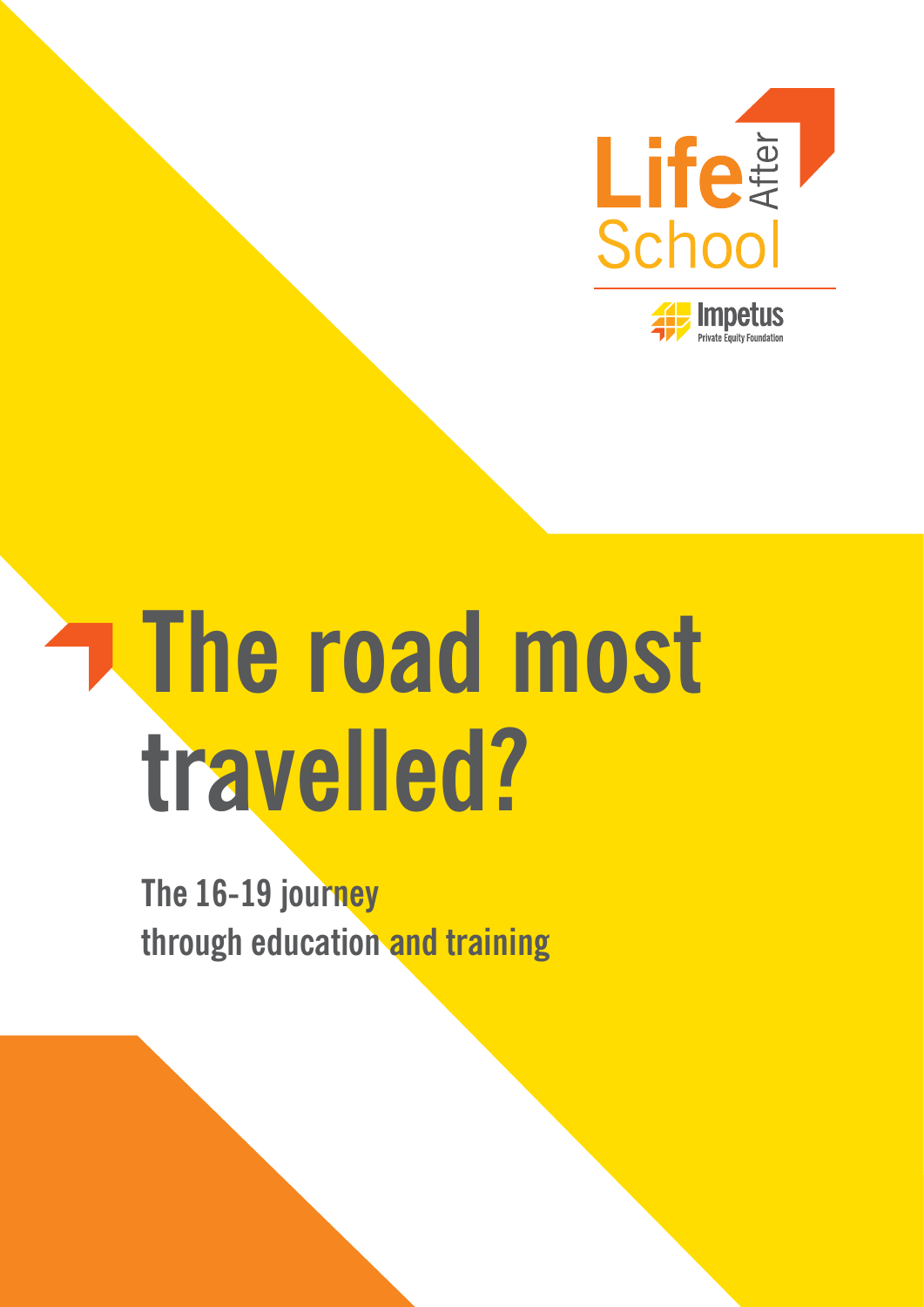**Impetus – The Private Equity Foundation (Impetus-PEF) transforms the lives of 11-24 year olds from disadvantaged backgrounds by ensuring they get the support to succeed in education, find and keep jobs, and achieve their potential. We do this by finding the most promising charities and social enterprises that work with these children and young people. We help them become highly effective organisations that transform lives; then we help them expand significantly so as to dramatically increase the number of young people they serve.**

As a result of working with organisations committed to improving poor outcomes for economically disadvantaged young people, we have developed a strong understanding of the barriers which many of these young people face in transitioning from school to work.

Our previous research, our current work with a range of impact-driven charities as well as our experience of co-funding successful Social Impact Bonds (SIB), has positioned Impetus-PEF as a pioneer of improving educational and employment outcomes for disadvantaged young people.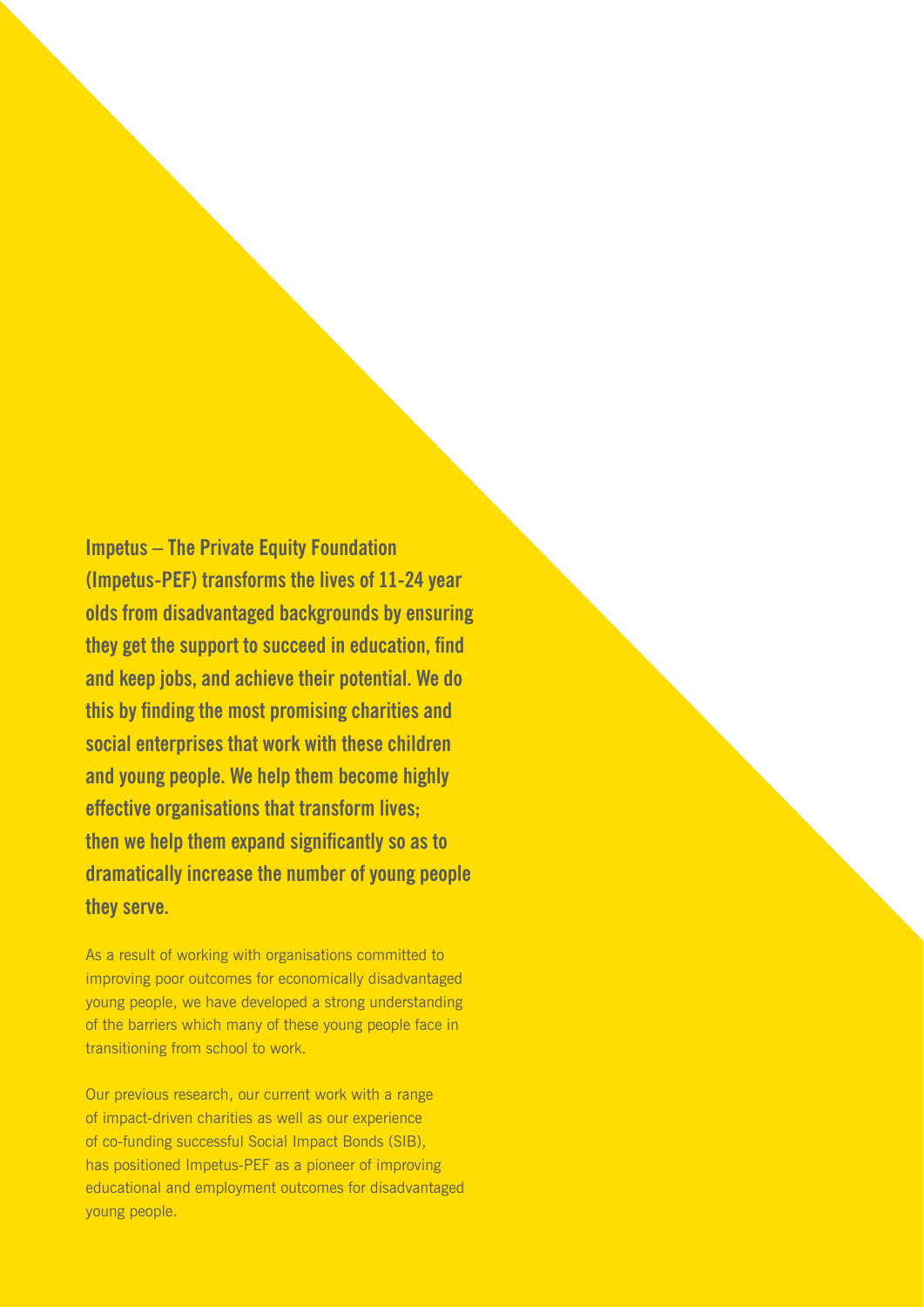# **Contents**

- **Executive summary 02**
- **16-19 outcomes 04**
- **Our charity partners serving 16-19 year olds**
	- **Challenges faced by our charity partners**
- **Conclusion**
	- **What's next?**
- **References**
- **Glossary**

### **Acknowledgements**

Our thanks go to Christine Preston of Catch22, Sarah Ford of TwentyTwenty and Matt Archer of City Gateway for providing their time and input towards this report. Special thanks also to Adam Crews of Crews Associates for fact-checking the data used in the 16-19 outcomes section of this paper. We also thank RR Donnelley for providing their printing services free of charge. All links in footnotes were correct at the time of publication.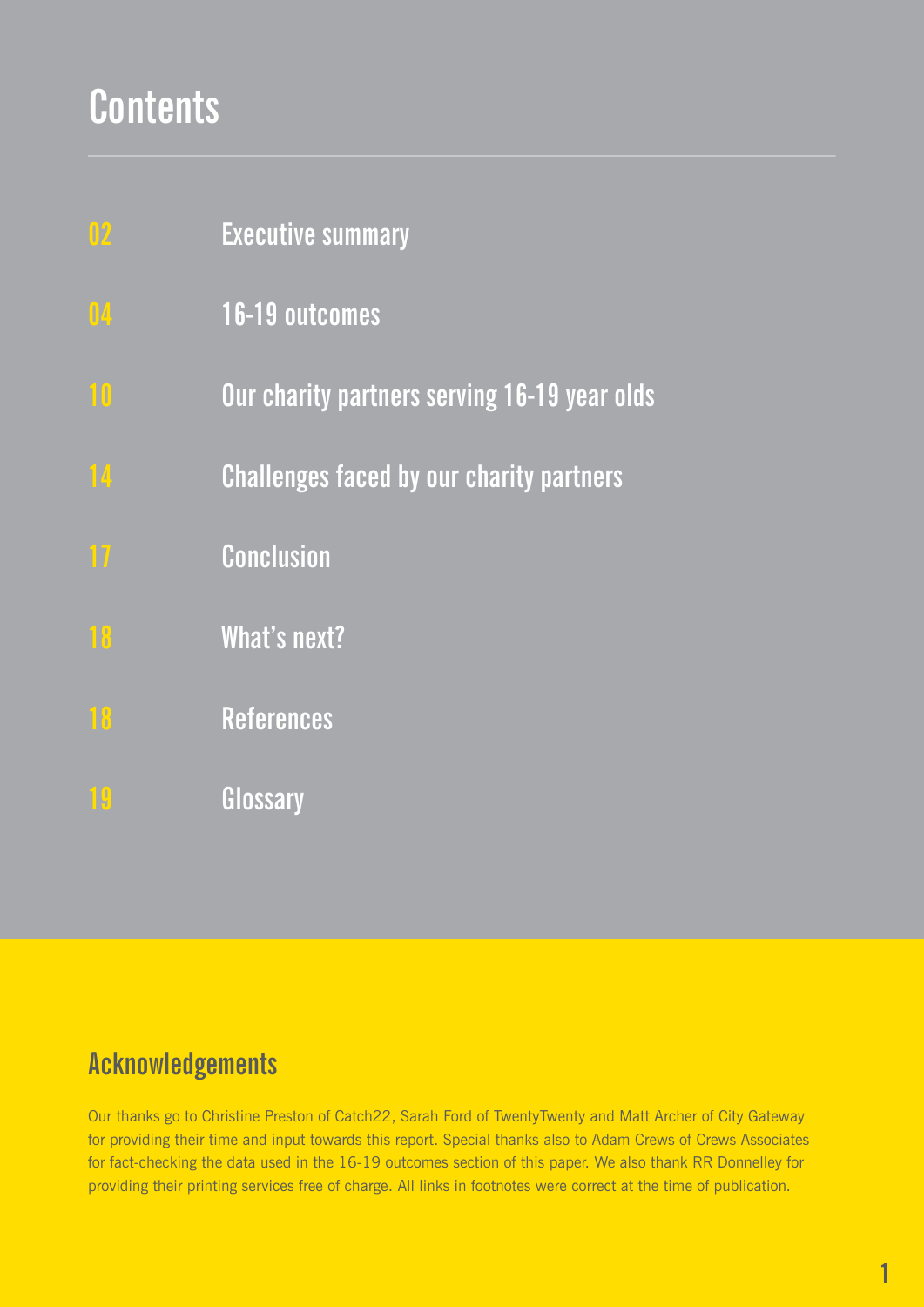# **Executive summary**

#### **Too many disadvantaged young people are leaving school without good GCSEs in English and maths. The journey that most of them go on to take, post-16, is paved with poor outcomes.**

The low numbers of disadvantaged young people achieving Level 2 qualifications in English and maths by 19, mean that many are not progressing towards a Level 3 qualification, or beyond to university, an apprenticeship, or a job. In short, post-16 education and training is not supporting disadvantaged young people to catch-up and attain these key qualifications and therefore gain the skills they need to progress into sustained education or employment.

Impetus-PEF supports over 20 charities working with 11-24 year olds across the country. However, the particularly poor outcomes experienced by 16-19 year olds from disadvantaged backgrounds combined with recent policy changes affecting the provision they receive, has moved us to focus our attention on this group for our new *'Life after School'* campaign.

In 2013, the government introduced the Study Programme and the Raised Participation Age (RPA). These policies were designed to increase the number of low-attaining students remaining in education or training until at least age 18, and ensure that many more reach Level 2 English and maths and gain some form of vocational training. These changes are welcome, but it is now crucial that they also lead to improvements in long-term outcomes for young people.

#### **Current post-16 outcomes suggest that realising the ambitions of these two particular policies for disadvantaged young people will be challenging:**

- The attainment gap at the end of Key Stage 4 is well-known: only 33% of young people who were eligible for Free  $\overline{\phantom{a}}$ School Meals (FSM) achieved five good GCSEs (A\*-C or equivalent, including English and maths) compared to 61% of their non-FSM peers last year. This poor attainment rate is likely to decline further with the introduction of more robust curricula and substantive grade re-scaling.
- Well over 50% of disadvantaged students who left school at 16 had not attained a Level 2 qualification in English and 7 maths by 19 in 2014. This reflects the steep challenge faced by post-16 providers and the need to improve provision between 16 and 19.
- Poor Level 2 attainment means 41% of young people from an FSM background who manage to enter some form of education post-16 fail to progress to a Level 3 qualification by 19. By comparison, 60% of non-FSM students reach 19 with a Level 3 qualification.
- For the 31% of FSM students who do achieve a Level 3 qualification, and sustain their post-19 destination, where they are going is positive; 44% go on to university and 18% into Further Education (FE). These outcomes actually look comparable to those of their non-FSM peers – however a far lower percentage ever get there in the first place.
- While the renewed focus on apprenticeships is positive, very few disadvantaged young people start an apprenticeship at age 16 or following Level 3 study (4% at each stage). Clear evidence tracking the progression rates of these apprentices does not currently exist. Apprenticeships cannot yet be claimed as a route to improved life chances for disadvantaged young people.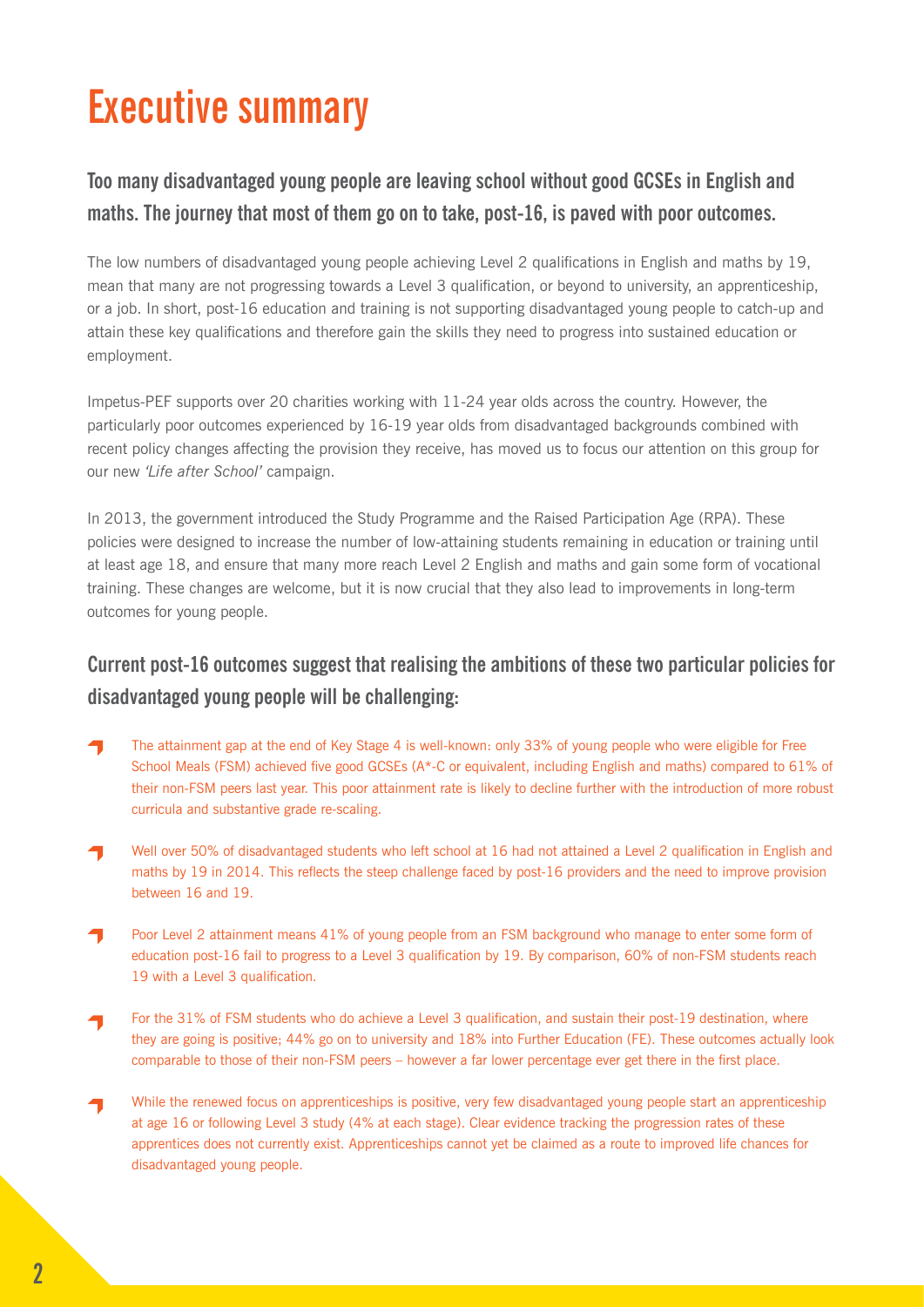The impact of the RPA on attainment will not be clear until 2017 at the earliest. However, evidence is starting to emerge of the large number of young people enrolling in catch-up qualifications, with one college reporting a 300% increase in entrants for both English and maths since 2013/14. Current performance suggests that there is no guarantee of success for this increased cohort.

Additionally, the new GCSE maths curriculum as well as the GCSE grading changes are predicted to decrease the pass rate in 2017, meaning that even more young people will be enrolled in underperforming catch-up provision.

Charities often find themselves picking up the lowest-attaining students post- $16$  – the vast majority of whom have Entry Level English and maths ability, as well as other disadvantages. Our charity partners use a range of methods to help these young people to progress academically and to expose them to the world of work, with the intention of supporting them into a sustained career.

Three of our charity partners, Catch22, TwentyTwenty and City Gateway, have distinctive programmes aimed at low-attaining, disadvantaged and often NEET (not in employment, education or training) young people. Each charity is improving their services as a result of their partnership with Impetus-PEF to more effectively serve young people on their programmes.

However, many more charities are acting as 'last chance saloons' for those who are not in mainstream provision between the ages of 16 and 19. The young people they serve, as well as thousands like them in state provision, are starting their post-16 journey with high expectations, which our research shows are unlikely to be met.

This gap between policymakers' ambitions and the reality of outcomes for disadvantaged young people requires urgent attention.

#### **March 2016**

**Impetus – The Private Equity Foundation**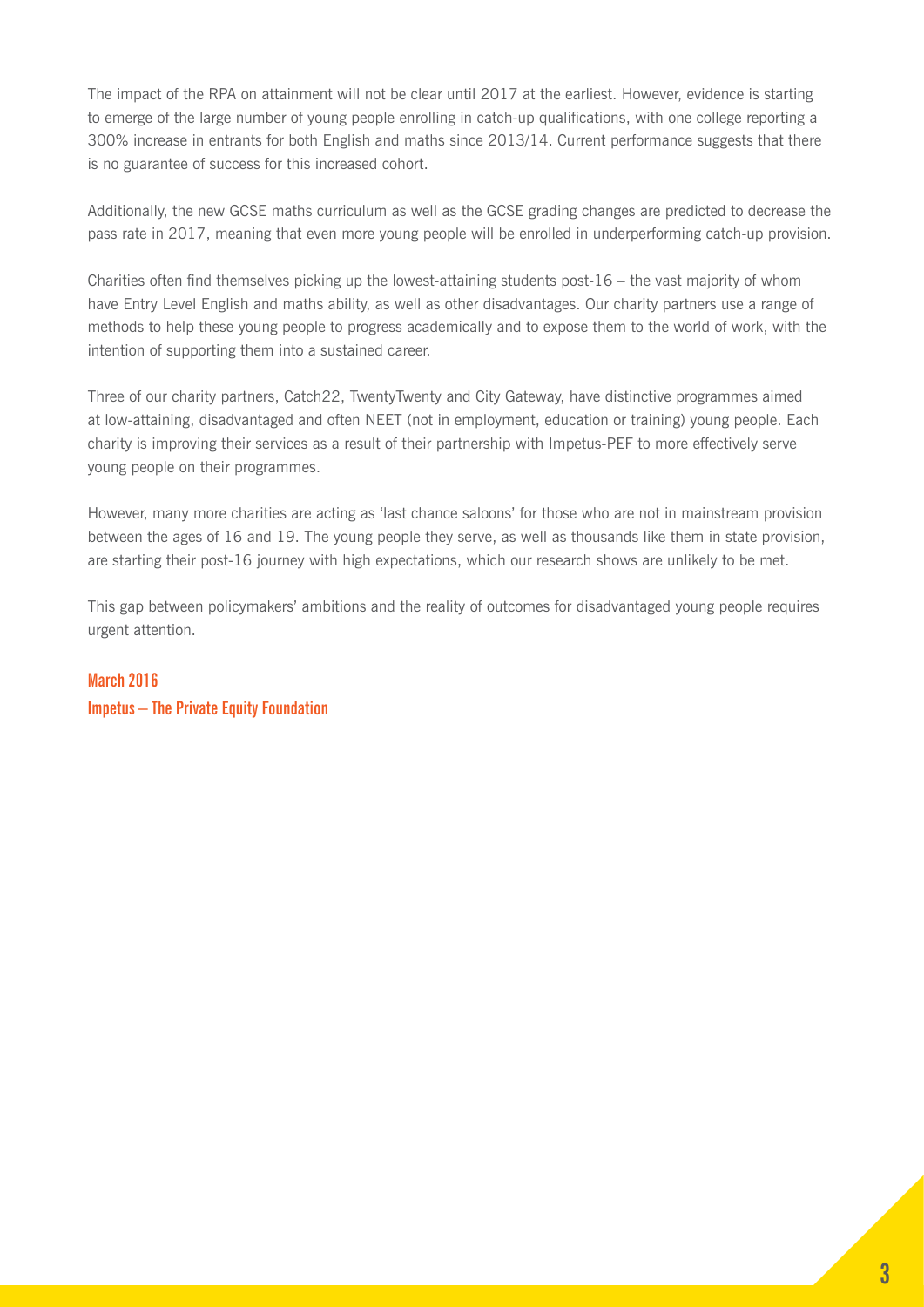# **16-19 outcomes**

**In this section we present the available evidence on educational outcomes for disadvantaged 16-19 year olds in England and Wales. These figures are visually represented on pages 8-9.**

| _                           |  |
|-----------------------------|--|
| -                           |  |
| -<br>-                      |  |
| -<br>۰                      |  |
| -<br>-<br><b>STATISTICS</b> |  |

#### **Results at 16**

A significant number of students are leaving school at age 16 without good qualifications in English and maths. The attainment gap between pupils eligible for FSM and their non-eligible peers is pronounced. In 2014/15, 33% of pupils eligible for FSM achieved five good GCSEs (A\*-C or equivalent, including English and maths), compared to 61% of all other pupils.  $1$ 

#### **Destinations post-16**

85% of FSM students continue into sustained education, employment or training following Key Stage 4, which compares to 93% of all other students in mainstream schools.<sup>2</sup> Research shows us that disadvantaged students are around twice as likely not to sustain their initial post-16 education or employment destinations, and four times more likely to be recorded as NEET during the course of Key Stage 5. Long-term tracking studies also confirm a strong link with FSM eligibility and being NEET at age 18, with this group being more than twice as likely to be NEET than those who did not claim FSM. $^3$ 

Academic destinations for students entering some form of education post-16 also differ for the two groups, with FSM students more commonly enrolling at a Further Education college (45%) compared to all other students, who are more likely to go to a Sixth Form college (54%). 4 Sustained post-Key Stage 4 destinations are relatively high for both groups. However, the introduction of the RPA is increasing the number of young people remaining in education or training for longer.

# A

#### **Course entrance and attainment 16-19**

Further education colleges educate the majority of students aged 16-18 who did not achieve grade A\*-C in English or maths at 16 but subsequently took some form of catch-up English or maths provision.<sup>5</sup> The remainder are in school sixth forms or sixth-form colleges, both of which can provide catch-up provision.

At present, very few of those leaving school at age 16 without Level 2 qualifications in English and maths are attaining them by 19. Instead, a significant number are achieving at a lower level by 19 – either Level 1 qualifications or Entry Level qualifications.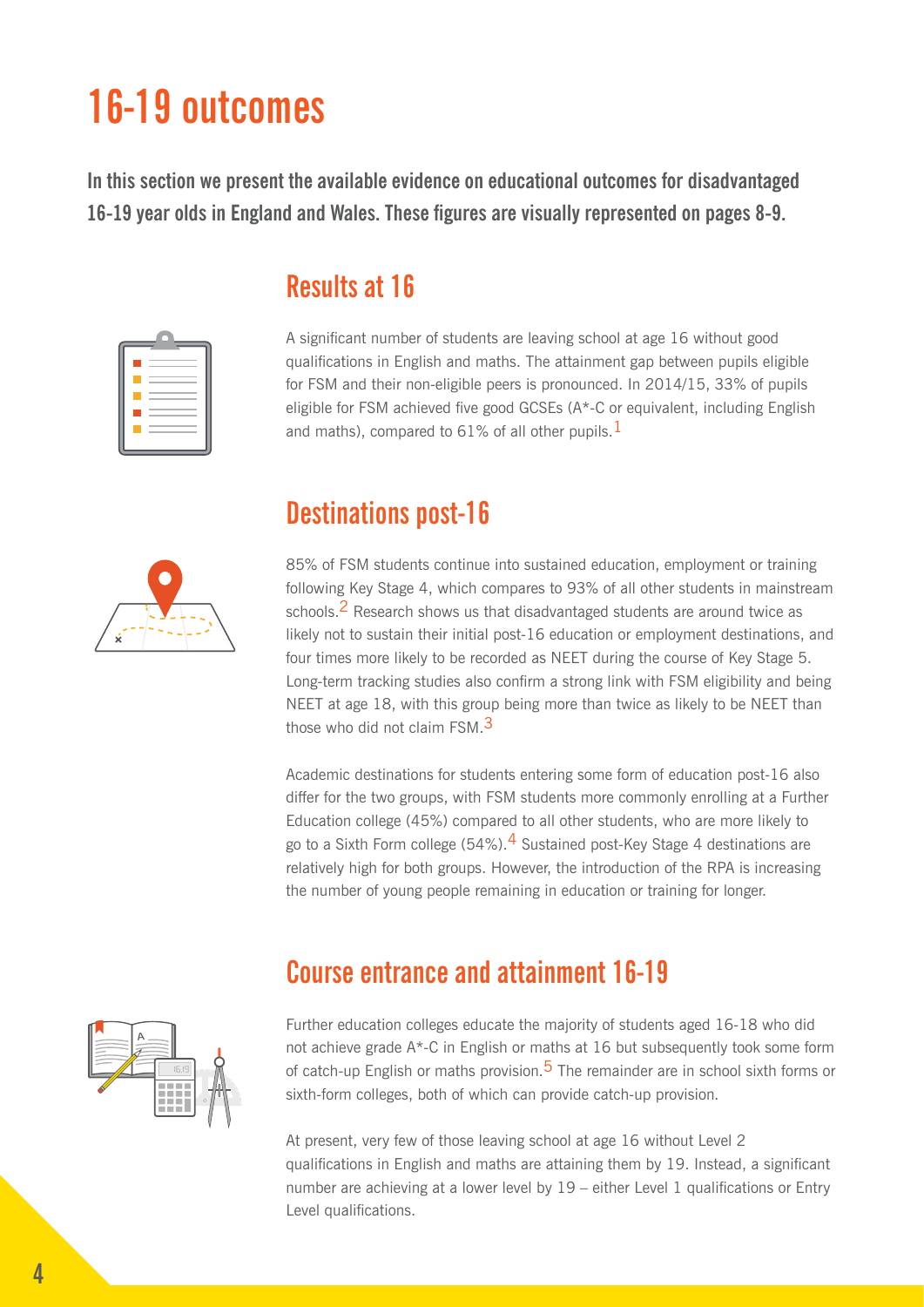| Cohort of students<br>leaving school<br>without A*-C in<br>2011/12 |              | Students enrolling<br>on lower than a<br>Level 2 course<br>$post-16$ |                 | <b>Students</b><br>achieving lower<br>than a Level 2<br>by $19$ |                 | Students enrolling<br>on a GCSE<br>$post-16$ |                 | Students gaining<br>GCSE A*-C by 19 |                | Students gaining<br>a GCSE or Level 2<br>equivalent by 19 |                 |
|--------------------------------------------------------------------|--------------|----------------------------------------------------------------------|-----------------|-----------------------------------------------------------------|-----------------|----------------------------------------------|-----------------|-------------------------------------|----------------|-----------------------------------------------------------|-----------------|
| <b>English</b>                                                     | <b>Maths</b> | <b>English</b>                                                       | <b>Maths</b>    | <b>English</b>                                                  | <b>Maths</b>    | <b>English</b>                               | <b>Maths</b>    | <b>English</b>                      | <b>Maths</b>   | <b>English</b>                                            | <b>Maths</b>    |
| 201,683                                                            | 186,160      | 52,438<br>(26%)                                                      | 57,710<br>(31%) | 76,640<br>(38%)                                                 | 78,187<br>(42%) | 52,438<br>(26%)                              | 37,232<br>(20%) | 22,185<br>(11%)                     | 13,031<br>(7%) | 42,353<br>(21%)                                           | 24,201<br>(13%) |

Figure 1. shows us that of the students leaving school without Level 2 qualifications in English and maths in 2011/12, approximately 60% entered onto an English course and 57% onto a maths course post-16. 26% of this group entered a below Level 2 course in English which compares to 31% in maths. 26% entered for the GCSE in English between 16-18 and 20% in maths.<sup>6</sup>

Looking at GCSE entrants shown in figure 1. 44% (11% of the total cohort) attained at least a C in English by 19, while 36% (7% of the total cohort) did so in maths. Even if you were to include other Level 2 qualifications, 79% of this cohort reached 19 without an A\*-C English GCSE or equivalent. For maths, this figure rises to 87% of the cohort. Of those not attaining a Level 2, 38% were gaining an Entry Level to Level 1 in English and 42% the equivalent in maths.<sup>7</sup>

Broken down by disadvantage, 46% of young people in receipt of FSM at age 15 managed to gain a Level 2 in English and maths by age 19, which was a small percentage increase on the 39% of the same cohort who gained these grades at 16.8

Current 16-19 catch-up provision is failing to effectively progress the majority of young people who left school without Level 2 English and maths.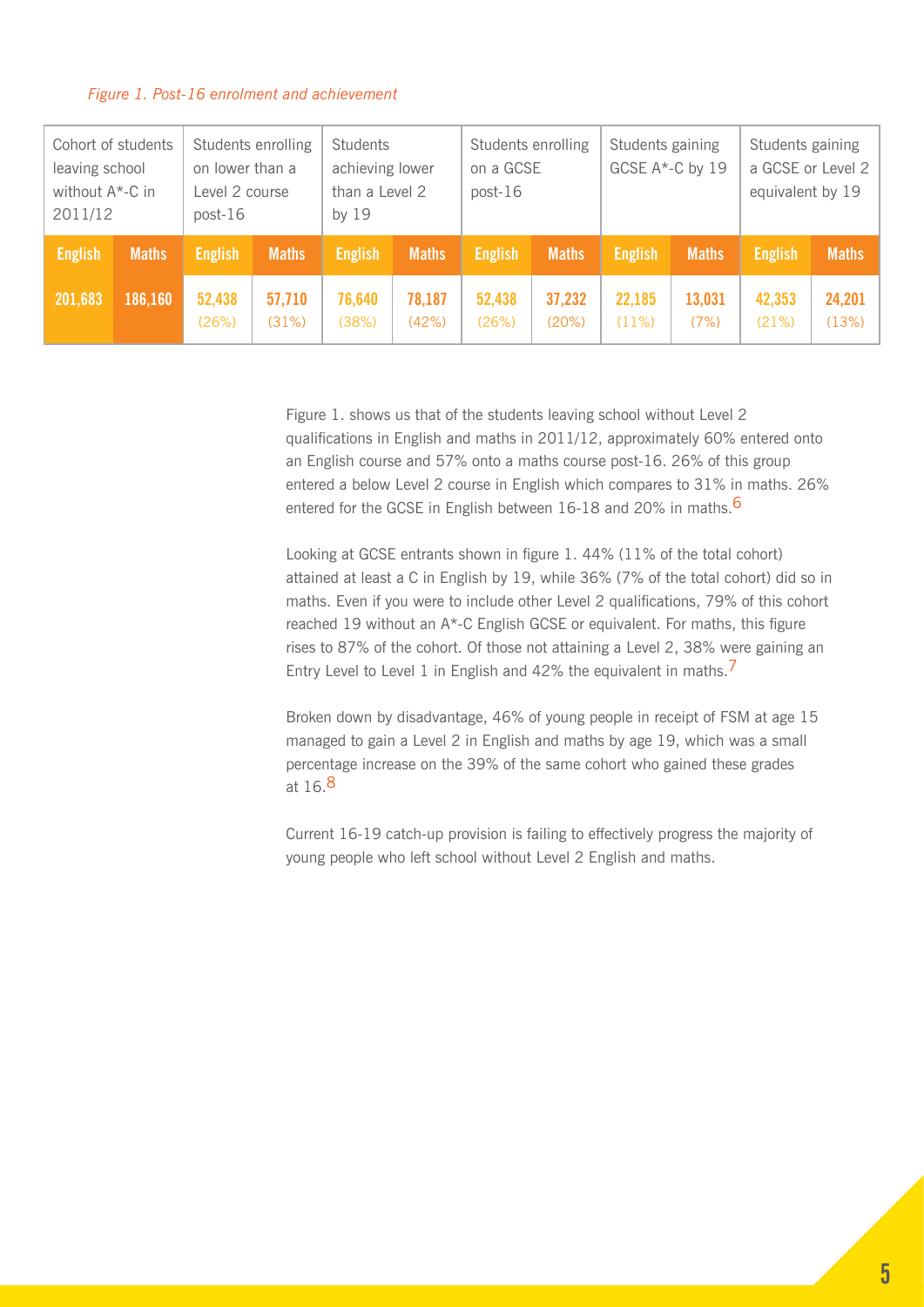### **Progression from Level 2 to Level 3, attainment and destinations**



A significant number of FSM students do not progress from Level 2 to Level 3 courses during their 16-19 education. Of those who entered a sustained education or employment destination post-16 in 2011/12, only 44% entered onto a Level 3 course before they were 19.9

Broken down, most students who were eligible for FSM in year 11 and achieved Level 3 by 19 were doing so in non-A Level qualifications and at a lower rate to their non-FSM peers. 36% of FSM students were achieving a Level 3 qualification (16% at A Level vs. 20% in other Level 3 courses)<sup>10</sup> by 19, compared to 60% (38% at A Level vs. 22% in other Level 3 courses) of the rest of the population – an achievement gap of 24 percentage points, which has remained consistent over the last four years.

Crucially, post-19 destination data suggests that FSM students who do attain a Level 3 qualification are moving at a similar rate into sustained education, employment and training pathways as their better off peers  $-71\%$  vs. 74%.  $11$ However, this figure masks the significant number of FSM students who fail to progress from a Level 2 to a Level 3 course by the time they are 19.

Of the 44% of FSM students who entered a Level 3 course at college (67% of non-FSM students entered one), 31% moved into sustained further education or employment at 19, compared to 50% of other students. Broken down further, 19% of FSM students left Key Stage 5 to enter higher education, compared to 33% of non-FSM students.12

The figures above suggest that FSM students are performing at a similar level to their peers, once they have achieved a Level 3 qualification. But while 60% of the non-FSM cohort were reaching 19 with some form of Level 3 qualification, just 36% of their FSM peers did the same. 54% of previously FSM young people reached 19 without Level 2 qualifications in English and maths.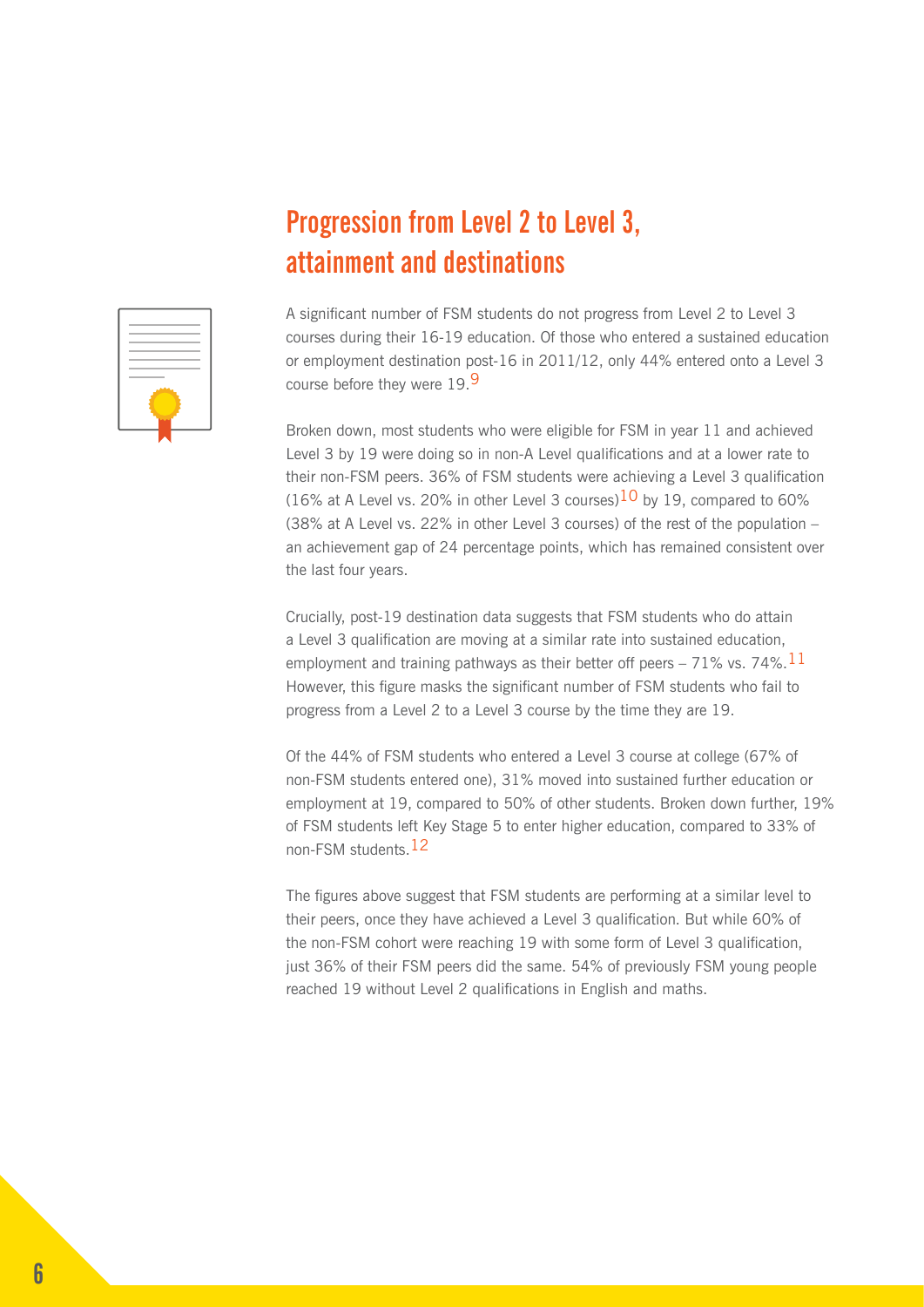

#### **Traineeships and apprenticeships**

The focus being placed by government on traineeships and apprenticeships, and the requirement of each that participants must be working towards at least a Level 2 in English and maths, is high.

Traineeships, which were introduced in August 2013, saw 11,600 starts by under 19s in 2014/15. In the same year, 7,400 completed the course with 5,400 progressing into a job, apprenticeship, further full-time education or other training.<sup>13</sup> With traineeships targeted at supporting young people who lack work experience and in many cases, Level 2 English and maths qualifications,  $14$  they seem to present a good route for the disproportionate number of disadvantaged students without Level 2 English and maths. However, the relatively poor completion and progression rates mean this should be treated with caution.

The vast majority of apprenticeships are undertaken by over 19s at an intermediate level, which equates to a full Level 2 (five A\*-C GCSEs) and typically last 12 months, but can last longer. In 2014/15, there were 499,900 apprenticeship starts, of which 374,000 (75%) were by over 19s and 125,900 (25%) by under 19s. 71,100 under 19s completed an apprenticeship that year.  $15$ 

Completion rates for under 19 year olds are, on the surface, reasonably good: 71% in 2013/14. However, last year's rate continues a pattern of gradual decline over the last four years, from a peak of 74% in 2010/11. $16$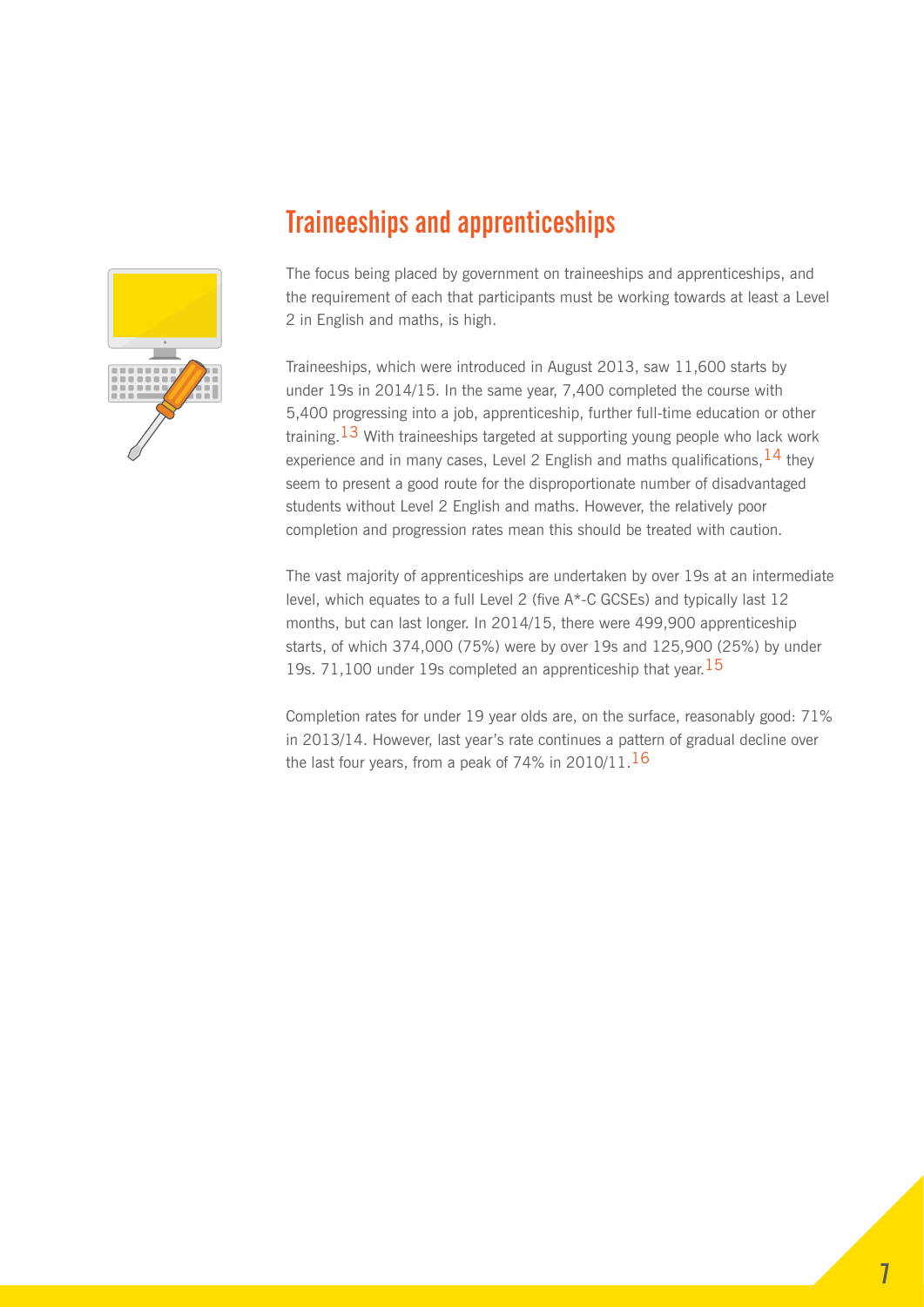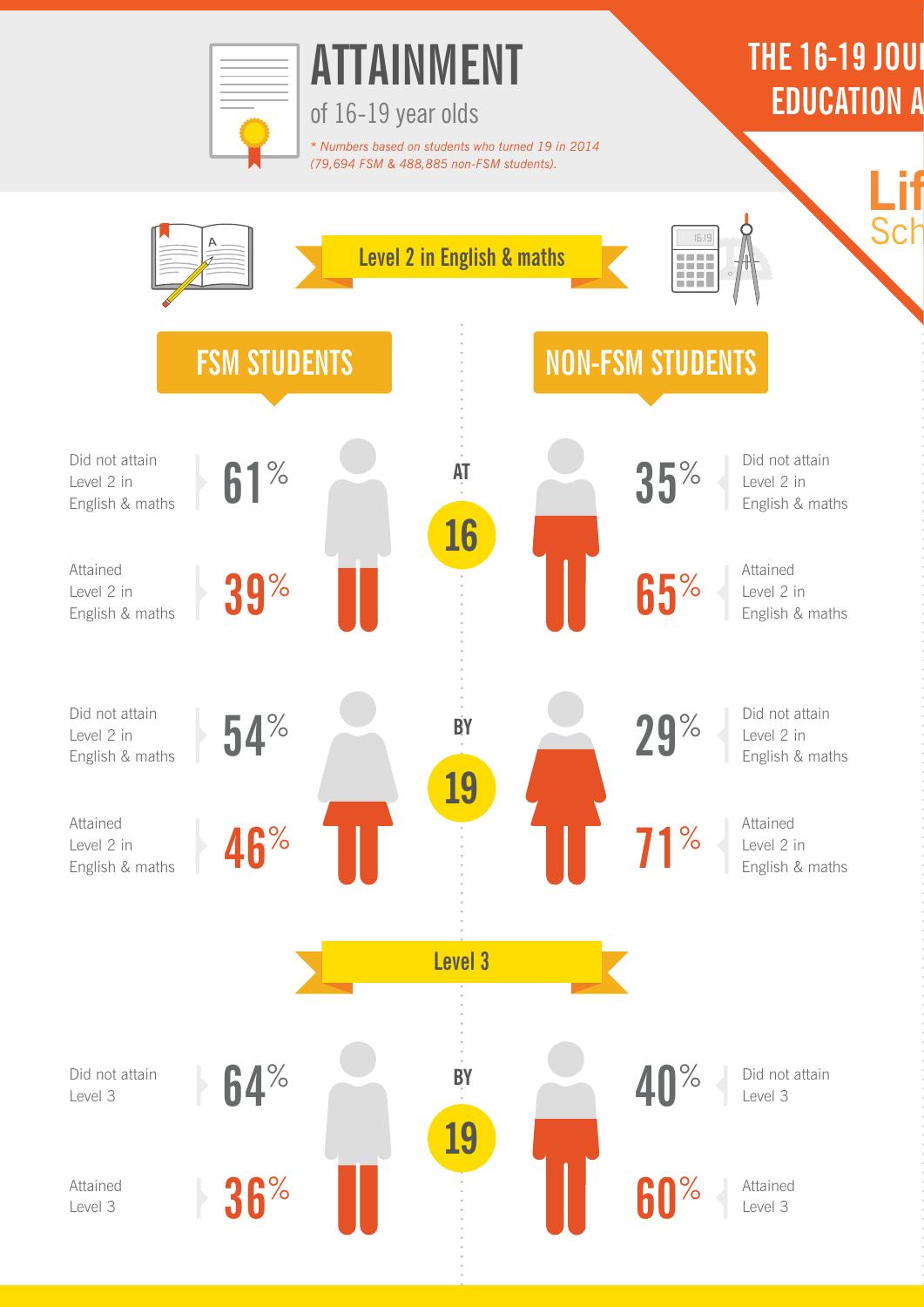## **RNEY THROUGH ND TRAINING**

# **DESTINATIONS**

of 16-19 year olds

*\* Numbers based on students who left Key Stage 4 & 5 in 2013/14 (81,120 FSM & 480,000 non-FSM students).*





**#LifeAfterSchool**

 $\mathbf{C}$ 

**@ImpetusPEF impetus-pef.org.uk**

**Private Equity Foundation**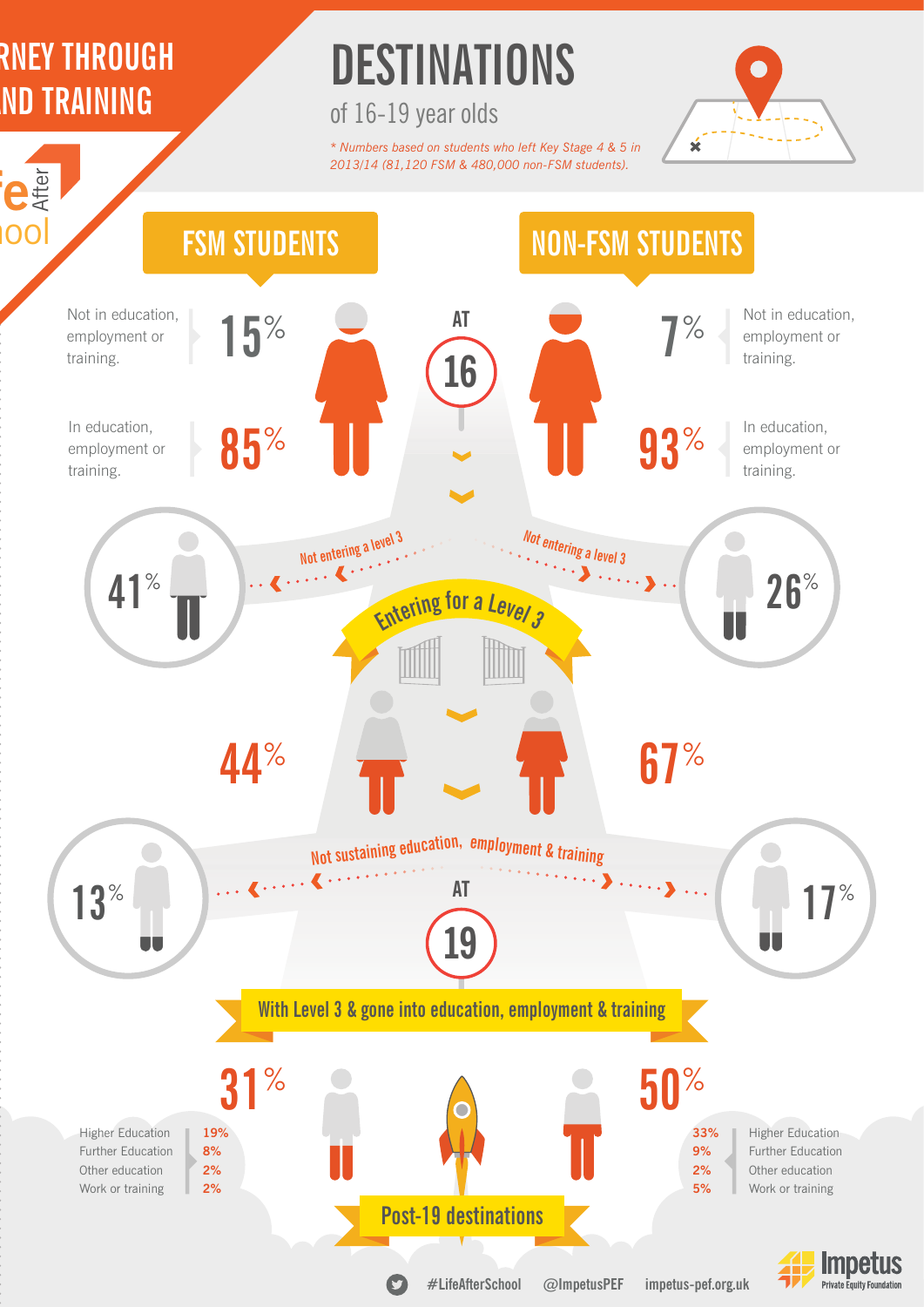# **Our charity partners serving 16-19 year olds**

#### **Too often, young people with a range of barriers to learning are poorly served by mainstream provision and as a result, drop out or look for a different educational pathway.**

The poor state of national outcomes for disadvantaged young people between 16 and 19 led us to interview three of our charity partners: Catch22, TwentyTwenty and City Gateway – each of whom provide programmes targeted at 16-19 year olds. We sought to understand how they work with young people, the distinctive features of the programmes they offer, what works well and the challenges they face. This section presents how they are each delivering components of post-16 education and training.

#### *Figure 2. Characteristics of young people served by Impetus-PEF charity partners*

| Young people being served by Impetus-PEF<br>charity partners                                                                  | <b>Common additional risk factors</b>                                                                                                                                                                                                            |
|-------------------------------------------------------------------------------------------------------------------------------|--------------------------------------------------------------------------------------------------------------------------------------------------------------------------------------------------------------------------------------------------|
| At least 16<br>Not in education, employment or training<br>(NEET)<br>Low educational attainment<br>Economically disadvantaged | <b>Special Educational Needs (SEN)</b><br>Mental health<br>Care leavers/in care<br>Some form of caring responsibility<br>Offending behaviour<br>Unstable housing situation<br>Disengaged/history of exclusion<br>Inter-generational unemployment |

#### **The young people our charity partners serve**

Our charity partners serve a wide-range of young people, across the country. Looking specifically at those aged 16 to 19 and on a programme with either Catch22, TwentyTwenty or City Gateway, figure 2. provides a list of common characteristics exhibited by some of the young people they serve.

#### **The Study Programme in Alternative Provision**

In 2011, the government commissioned the *Review of Vocational Education – The Wolf Report*, as a result of perceived weaknesses in the quality of vocational education nationally. It questioned post-16 English and maths provision, the quality of vocational courses being offered and their capacity to develop the skills required for learners to move into sustained careers.<sup>17</sup>

A key recommendation of this review was the introduction of the Study Programme (2013) which coincided with the first cohort affected by the Raised Participation Age (RPA).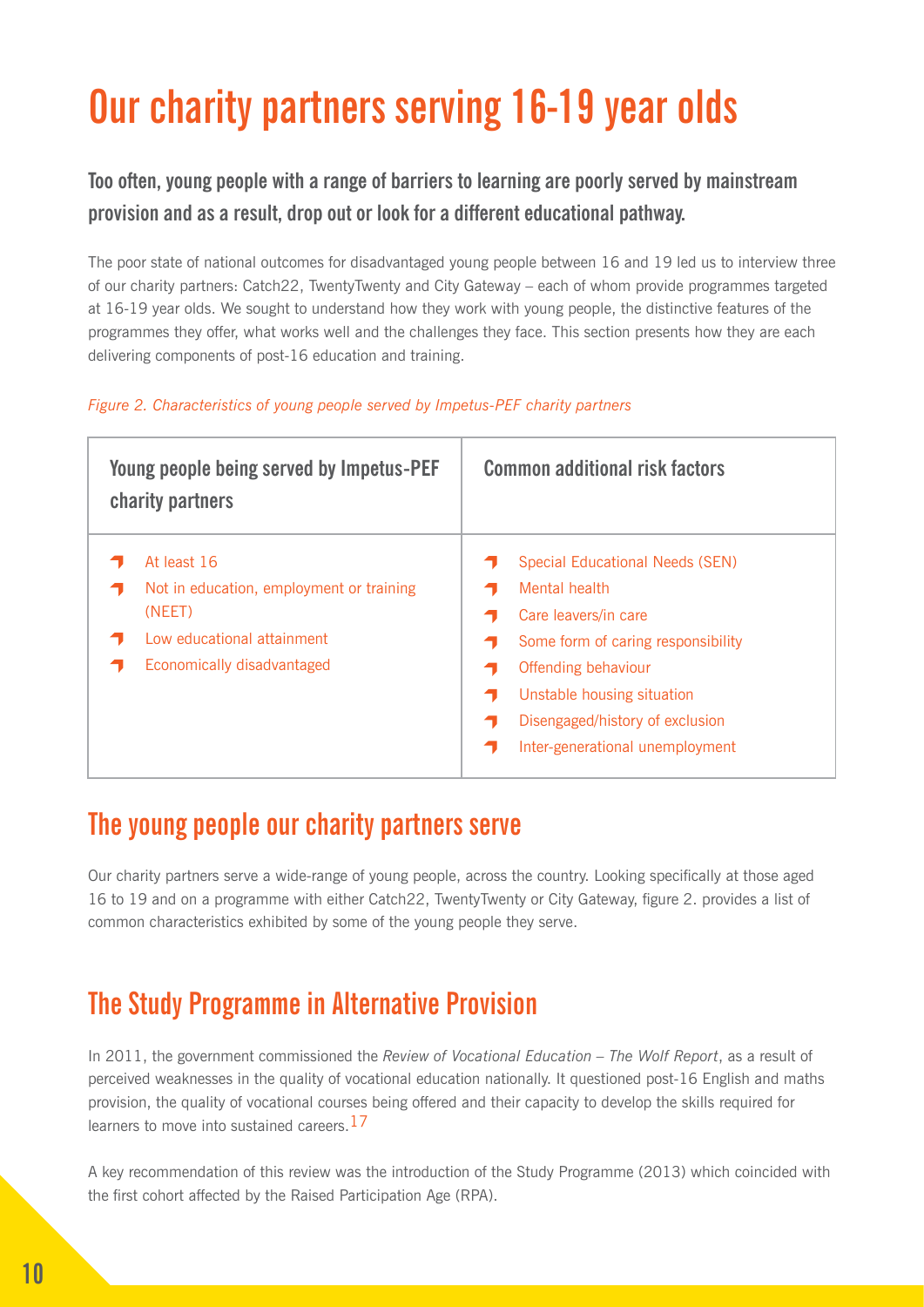The review suggested that students leaving school without good GCSEs should be enrolled on a Study Programme. This requires them to work toward gaining Level 2 English and maths qualifications and to enhance their employability skills through work experience.  $18$ 

For Catch22, the introduction of the Study Programme within their own centres was a move away from sub-contracted arrangements with local education providers. This allowed Catch22 to have greater control over the intensity of programme young learners were being enrolled on. Previously, the colleges they worked with were placing students on part-time programmes with minimal contact time – a reflection perhaps of the serious challenge they were facing in progressing these particular individuals. Catch22 offered an individualised approach, support networks – which included social workers, youth offending team officers and mental health professionals – and vocational training which reflected Local Enterprise Partnership (LEP) priorities.

A small percentage of 16-19 population are served by Alternative Provision (AP), but those who are suffer from high levels of disengagement. One of Catch22's biggest challenges is the significant number of low-attaining, mainly Entry Level 3, individuals entering their programme at 16. Progressing these young people to Level 2 within two years, is difficult. This is a national challenge. Just 1% of students who were in some form of AP pre-16 gained five good GCSE or equivalent qualifications in 2014/15. $19$ 

Having already spent two years as a Study Programme provider, Catch22, alongside Impetus-PEF, took a step back and analysed the strengths and weaknesses of their 16-19 provision. Attainment, retention, emotional well-being and progression were identified as problem areas. A blueprint has now been co-designed and commits the 16-19 provision to: drive attendance by increasing 1:1 support, raise English and maths attainment by increasing the hours of learning offered and recruiting qualified teachers, and following-up with individuals who progress from their programme to ensure they sustain their pathway after completion. For those who do not complete a programme with Catch22 first time around, the charity have committed to working with them until they do.

#### **CATCH22**

**Target population –** 350 16-18 year olds across 12 Alternative Provision (AP) centres in areas of high NEET population.

**Programme –** Study Programme delivery: functional Level English and maths and Level 1 vocational courses/ work experience which reflect Local Enterprise Partnership (LEP) priorities.

**Additional support –** High levels of personalised provision and tailored support which reflects additional barriers to learning. 1:10 staff to student ratio.

**Outcomes –** 68% of those who completed the programme progressed into a positive destination on the date of exit. Positive destinations are mainstream education, FE college or apprenticeship at Level 2, or in work for at least six months post-exit. A significant proportion of those progressing into a positive destination did so with below Level 2 English and maths qualifications. 35% of the original cohort dropped out at some point during their course, demonstrating the challenging population they serve and providing useful lessons to be learned for their programme going forward.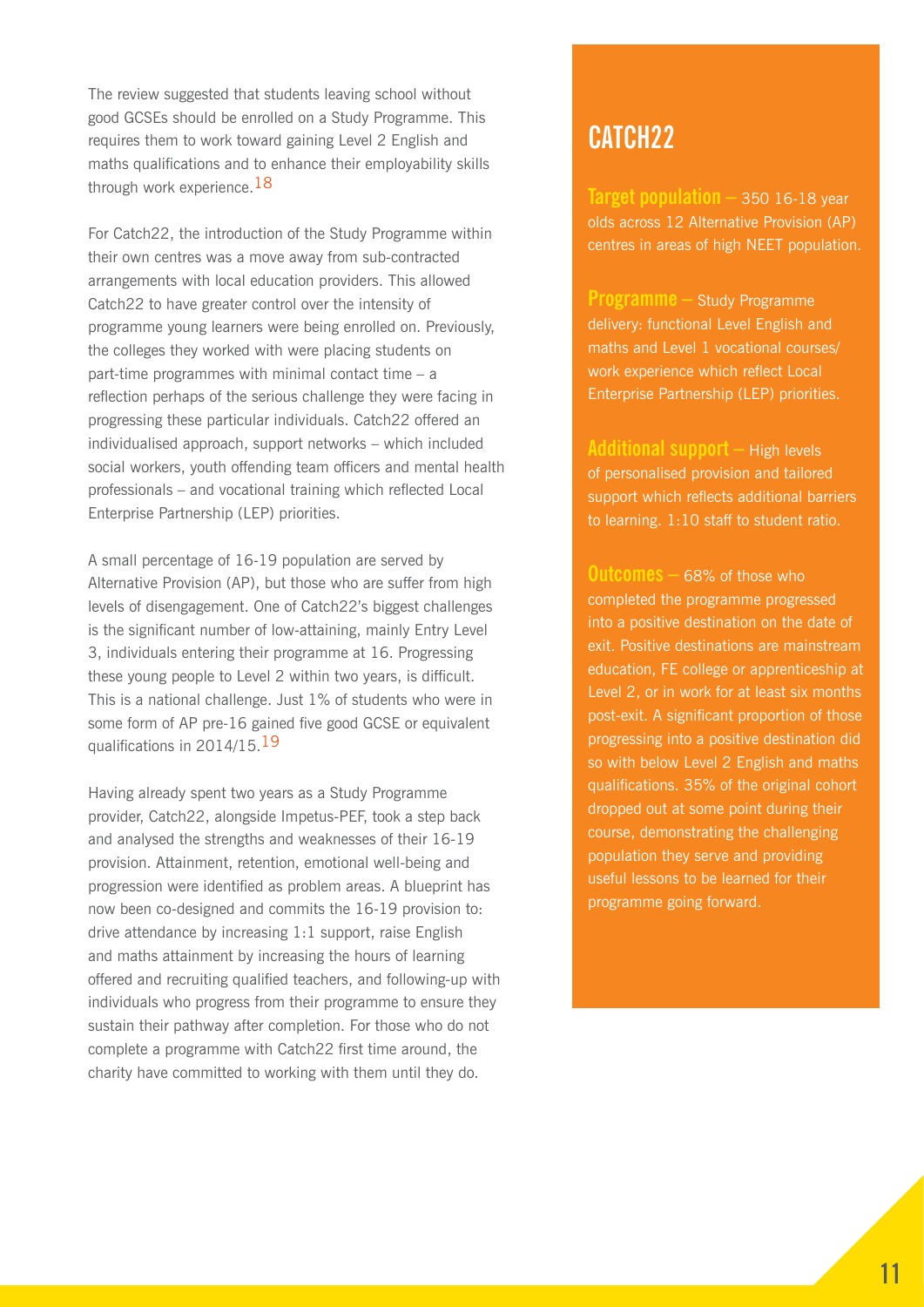#### **Adding to the Study Programme**

Prior to working with Impetus-PEF, TwentyTwenty were sub-contracted by a local college to deliver Study Programme provision to 16-19 year olds. They have since taken the decision to move away from this arrangement and instead concentrate on recruiting students requiring high levels of support themselves.

The charity previously offered two Level 1 digital photography awards, alongside English and maths, as a mandatory aspect of the programme. This vocational course, designed to increase learner engagement and develop some transferable skills, returned a 100% achievement rate for the 72% of students who completed the course.

However, through joint analysis with Impetus-PEF, of the overall outcomes of their learners, TwentyTwenty is taking steps to change its programme.

They found that those progressing into jobs were primarily individuals with higher participation rates, which prompted concerns around attendance. To strengthen the appeal and efficacy of the content of their programme, TwentyTwenty's new approach concentrates on more intense delivery of English, maths and ICT, and work experience supported by 1:1 coaching. TwentyTwenty are also now committed to providing support to young people until they transition into a FE course at a minimum of Level 2 or work.

To ensure sustainment, the programme is now complemented by a mentor, who acts as both a guide and confidante to young people over the course of their programme and during and after work placements; monitoring their development and also offering advice. The importance of this cannot be understated. Many under-attaining students entering the programme also suffer from anxiety and low self-confidence. This has a substantial impact during the course of the programme, with tutors noting dips in motivation and in some cases attendance, in the build-up to exams. The emphasis placed on confidence-building is therefore a reaction to the impact which past failure has had on individuals.

#### **TWENTYTWENTY**

**Target population –** 46 16-19 year olds across three centres in areas of high deprivation and NEET rates in the East Midlands.

**Programme –** Two entry paths: Engage and Prepare. Both are aimed at progression in English, maths and ICT, with Engage as a stepping stone to Prepare. The Prepare element provides tutelage towards a Level 2 qualification. In addition there are vocational training and work-based projects which guide individuals towards a job on exiting the programme.

**Additional support –** High levels of personalised provision and tailored support, including a business mentor who monitors development and provides advice during the course of an individual's work placement.

**Outcomes –** 53% of the group progressed into sustained education, employment or training. Many enter the programme with Entry Level abilities in English and maths and exit with Functional Level 1 in both subjects.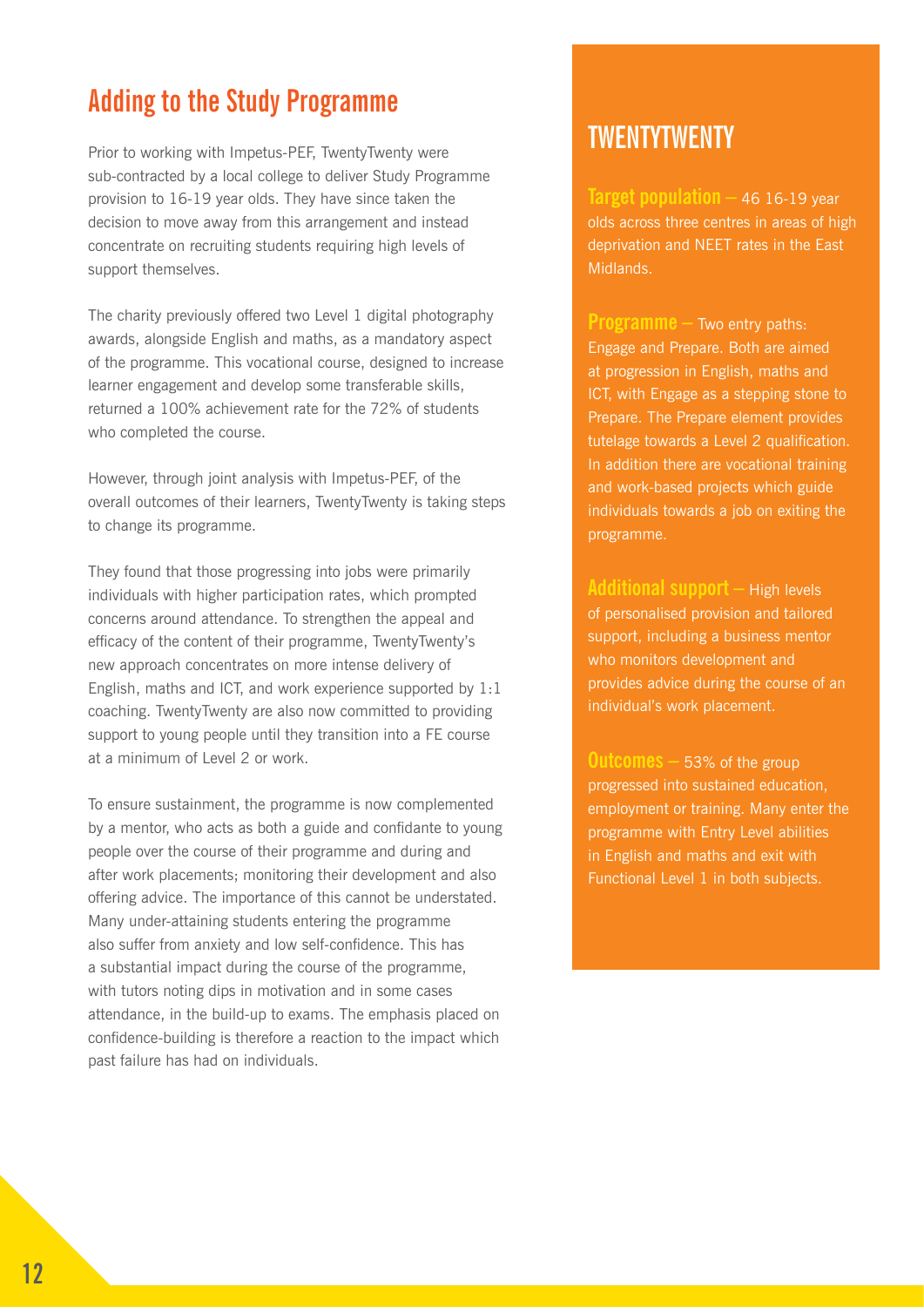#### **Delivering quality apprenticeships**

Impetus-PEF welcomes the government's commitment to increasing the number of apprenticeship starts to three million in this Parliament, but the policy does not provide an obvious solution to the problem of poor outcomes for 16-19 year olds. The majority of apprenticeship starts in the last five years have been by people aged over 19, indeed mainly over 25.20

Many of these were existing employees on internal training programmes. If this trend were to continue, very few actual opportunities would become available for young people new to the labour market.

Very few 16 year olds are starting apprenticeships post-school. Based on the most recent post-Key Stage 4 destinations data, 4% of FSM students and 5% of non-FSM students began an apprenticeship.21

Our charity partner City Gateway seeks to match up the poor employment prospects of disadvantaged and disengaged young people in Tower Hamlets and inner city East London, with the opportunities that are on their doorstep.

Their joined up four-stage programme is intended to train young people to cope with the challenge of applying for, and getting jobs while also exposing them to the expectations and routines of work. The six-week traineeship work experience placement in particular acts as a litmus test for staff to assess the readiness of the learner to move into an apprenticeship, or the need for additional support to get them to this stage.

As a result of their work with Impetus-PEF and their own analysis, City Gateway redesigned its core provision in order to better serve young people with the greatest need for support – learners who are not work-ready and find it very difficult to engage again in learning of any form.

The research showed a lower proportion of early stage learners were progressing into apprenticeships and employment than their counterparts who joined with a higher level of prior attainment. As part of its new blueprint, City Gateway has redesigned its delivery model to provide more intensive support, and a longer route into employment for learners starting on the initial stages of their programme, in order for their specialised provision to benefit more learners who have struggled elsewhere. This revised model commits City Gateway to helping learners progress positively into work or training and track their sustainment.

#### **CITY GATEWAY**

**Target population –** 125 16-24 year old apprentices. They operate in a single centre in Tower Hamlets – one of the most deprived authorities in England.

**Programme –** Four stage programme: Engage, Equip, Excel and Employ – a joined up programme of functional, vocational and employability provision, with specialist traineeships and apprenticeship brokerage with high-profile organisations in the banking and financial services sector. They have been rated outstanding by Ofsted for its 14-19 provision.

**Additional support –** Wraparound coaching and safeguarding support is coupled with expert job brokerage – staff engaging with local employers to offer traineeships, apprenticeships and other work-related training.

**Outcomes –** 94% positive progression; 56% converted their apprenticeship into a permanent role with their apprenticeship providers, 32% found employment elsewhere, 6% went to university and the rest either finding other employment of going back into education. All gained the English and maths level required as part of the apprenticeship condition.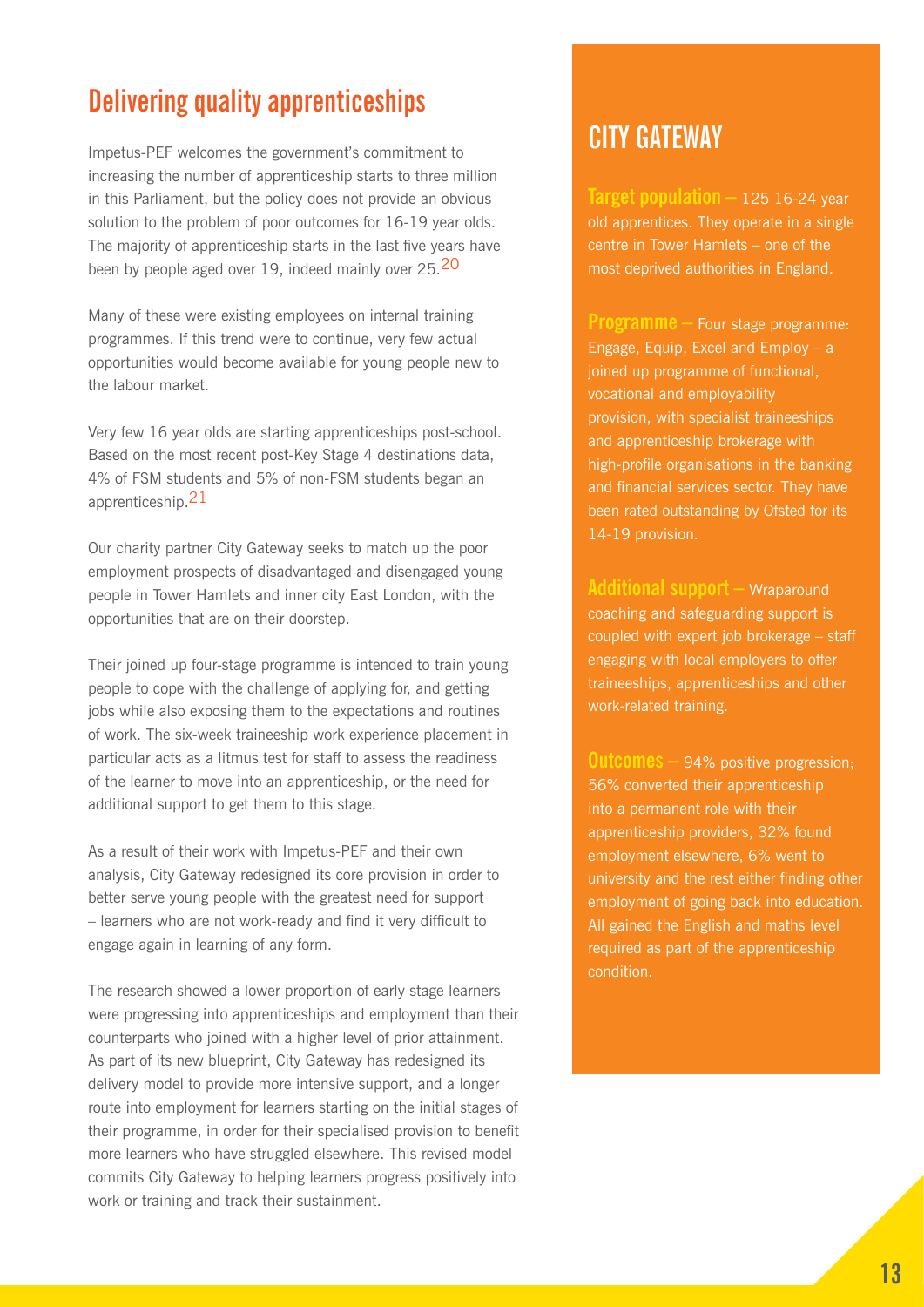**Impetus-PEF's work with our charity partners draws on strengths, highlights weaknesses and supports the development of plans which commit the organisation to addressing and improving both.**

Many of the young people entering programmes with our partners do so facing a number of barriers to progression, including a history of low-attainment and disengagement. These issues do not disappear overnight. Each charity faces common challenges in: retention – keeping learners on course and motivated; progression – helping them gain the qualifications needed to move into work or further study; and sustainment – ensuring individuals stay in post-programme destinations.

It is also challenging for charities to identify the young people most at risk of poor outcomes and ensuring they make up the majority of who they serve. Committing to this often means committing to longer, more intensive programmes, reduced caseloads, and improved management of staff. It also requires organisations to develop more testing measures of their impact, and robustly monitor their performance against these. The three charities we have highlighted here are committed to this, and with our help, are implementing the changes that can help them better serve young people facing the greatest challenges.

# **Challenges faced by our charity partners**

**While each organisation faces a number of different and often localised challenges on top of the barriers their learners face, two distinct problem areas emerged as a result of our research – the delivery of catch-up English and maths, and the availability of good quality apprenticeships and training.**

#### **Driving progression through English and maths catch-up**

Our charity partners are finding that at the point of entry assessment, a significant majority of the students who have failed their GCSEs are at Entry Level 2 or 3 ability – this is equivalent to the skills expected of a 7-11 year old.

This is a damning reflection of secondary provision these individuals have recieved, and leaves post-16 providers with a mountain to climb.

The focus on Level 2 qualifications is guided by the government's desire to significantly improve the English and maths skills of our future workforce. This is wholly understandable. But this will not translate into better outcomes without addressing the current performance of provision. Equally, the challenge of progressing such low-attaining learners, particularly in the context of the fiscal constraints faced by further education colleges, sixth-form colleges, and charities like our partners, which often serve the most disadvantaged young people, needs to be better understood.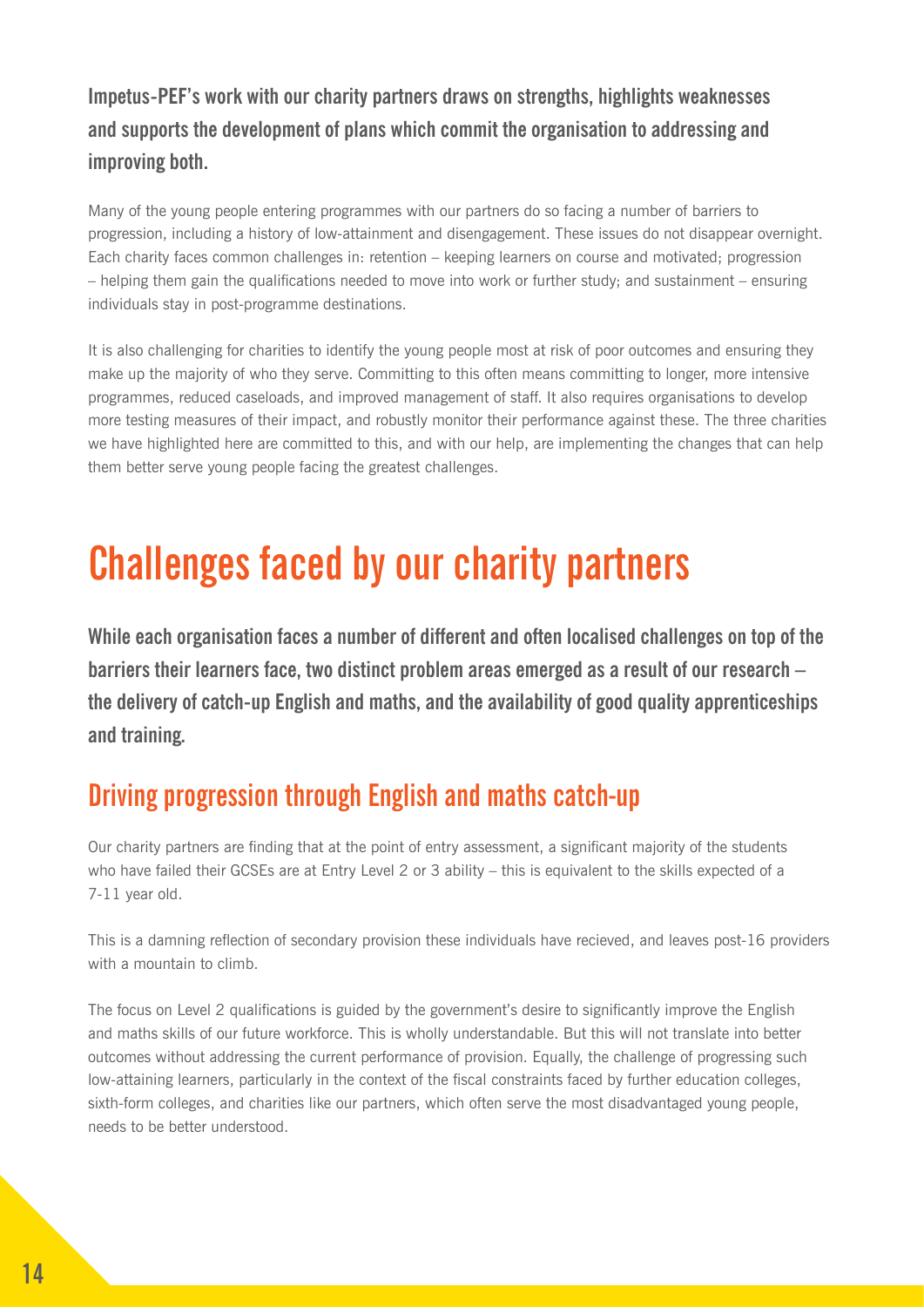These young people in particular often face non-academic barriers to progression; our partners find that they are struggling with problems at home and in the community, mental health difficulties and unstable housing. All of these young people have experienced failure at school and have little faith in themselves, or in education to provide them with a promising future.

Using functional skills qualifications as 'stepping stone' pathways, for our partner charities, offers a good route to progression, and a way for young people to experience success which builds their confidence. However, it is still difficult for providers to progress learners through the functional skills levels to a Level 2 within two years. The future of these qualifications is currently unclear, as the Education and Training Foundation continues its review on behalf of the government. The foundation is due to publish its findings in August 2016.

The numbers enrolling in catch-up English and maths are increasing dramatically as a result of the RPA. As mentioned, evidence is starting to emerge of some colleges seeing increases of 300% in GCSE English and maths entry since its introduction.  $22$  This figure does not account for the huge number of students who will be entering a non-GCSE course.

Increased entry into both subjects is likely to be further swelled by two new changes introduced by the Department for Education which will have an impact from 2017. The government has brought in a maths curriculum which will be harder and will require more teaching time.<sup>23</sup> In the short term this is highly likely to increase the number of young people failing to secure a C grade.

GCSE grade restructuring from A-G to 9-1, is predicted to have a similar effect. Under the new scale, according to research by the Education Datalab, around 35% of pupils would have achieved Grade 5 (which represents the equivalent of a C) or above in both English and maths in 2015 if GCSEs had been graded on the scale. This is significantly below the current national achievement rate of 58% A\*-C in English and maths that vear.  $24$ 

The cumulative effect of these changes will place a greater strain on providers and a system seeking to support low-attaining young people to achieve good Level 2 qualifications having not been able to do so at 16. Increased numbers in mainstream provision raises the likelihood of charities, like our partners, needing to support more young people, placing a greater strain on their resource. Both mainstream and non-mainstream provision will co-exist in a funding environment which shows no sign of changing.

#### **Supporting quality apprenticeships**

Employers engaging with colleges and providers to offer more young people apprenticeships, traineeships, and work placements is a good thing.

However, what we have learned from our charity partners is that the challenge of balancing government requirements with employers' priorities is difficult and varies depending on the size of the business.

For employers, the responsibility on them to offer a placement or apprenticeship which includes classroom time may contrast with their business needs and put a strain on their own resource. This particular challenge differs for our charity partners; the businesses which Catch22 and TwentyTwenty are engaging with locally are often small. They are therefore less likely to have resource to support learners and more likely to want well-attaining and work-ready employees, or apprentices.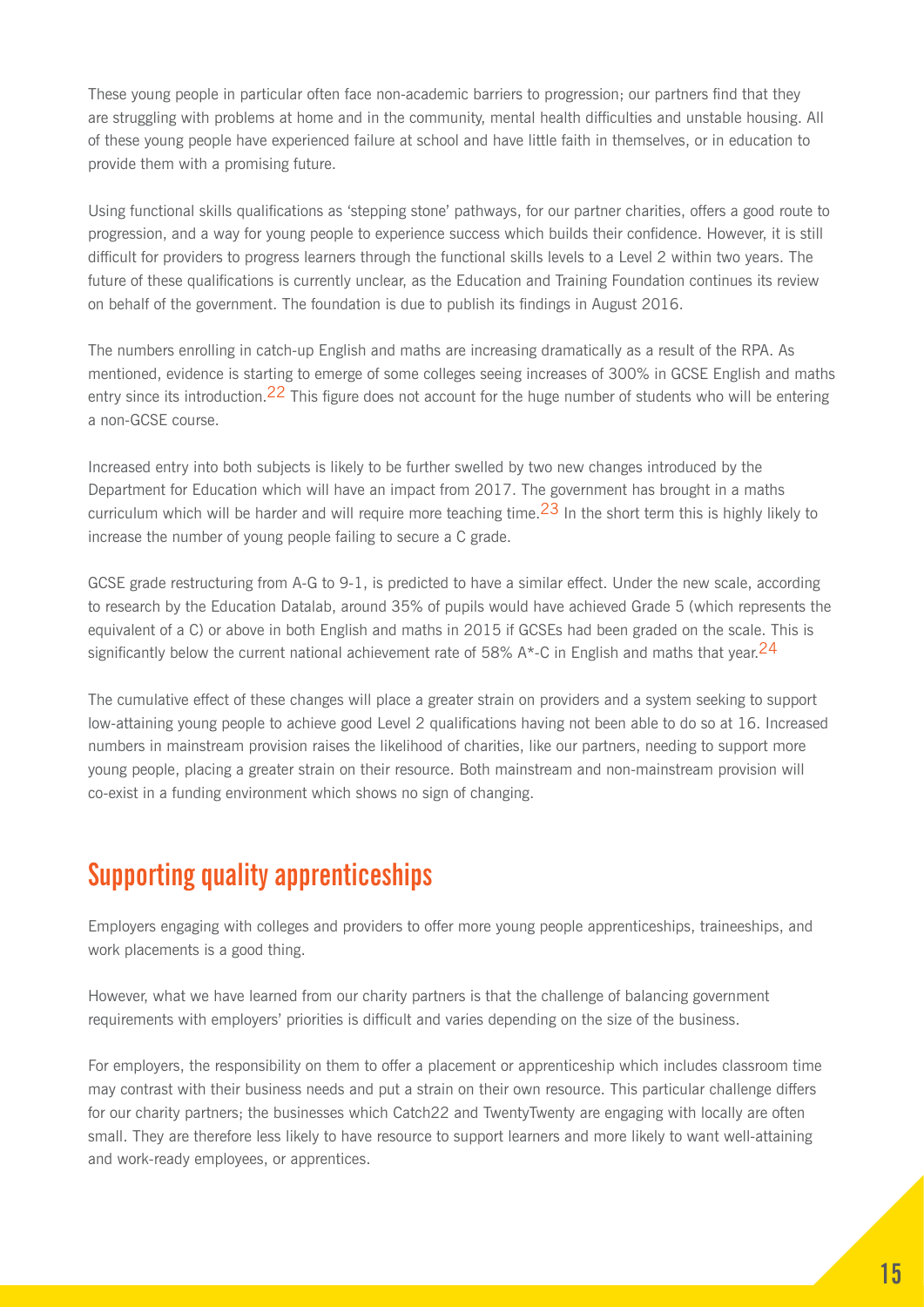By contrast, City Gateway enjoys long-term relationships with firms in the City of London – large and wellresourced employers who are able to deal with the responsibilities which come with taking on an apprentice or providing placements as part of the Study Programme.

The introduction of the apprenticeship levy next year will mean businesses will scrutinise potential apprentice recruitment decisions much more carefully. The government will make 'apprenticeship vouchers' available, initially, to employers who have put money into the system and other organisations only after two years, once these vouchers expire.

Given that the levy will mainly apply to large businesses, it would be unsurprising if they began paying greater attention to how the vouchers should be used. This may mean employers start to seek greater value for money by recruiting better qualified young people. For the same reasons, they may want to only offer higher level apprenticeships. This has the potential to negatively impact City Gateway's ability to place their learners in apprenticeships.

These are currently only predictions, and would be unintended consequences of the apprenticeship levy policy, but it suggests a need to safeguard lower-level apprenticeships as a viable route for low-academically attaining students seeking to learn and earn.

More broadly, questions continue to be asked about the quality of apprenticeships and the number of participants progressing into sustained destinations once they have completed them.

The Sub-Committee on Education, Skills and the Economy recently launched an inquiry looking specifically at apprenticeships. It will look at the government's three million apprenticeship starts target, how apprenticeships will affect the UK 'skills gap' and routes to achieving higher level apprenticeship qualifications. Specific concerns raised by the Sub-Committee members have included raising awareness of the opportunities available, increasing the take-up rate by 16-19 year olds and ensuring entries into apprenticeships translate into completions and sustained exits into education, employment or training.<sup>25</sup>

We recommend that the Sub-Committee considers the ability of low-attaining, and disadvantaged students in particular, to use apprenticeships as a vehicle to gain key qualifications in English and maths and develop work-based skills simultaneously. Presently, there is no data which tracks the journey of these disadvantaged young people achieving in apprenticeships and where they end up.

For many young people, apprenticeships are a potentially transformative alternative pathway to a great career.

If these valuable routes are not viable for low-attaining students though, their ability to access roles which offer genuine social mobility will be minimal.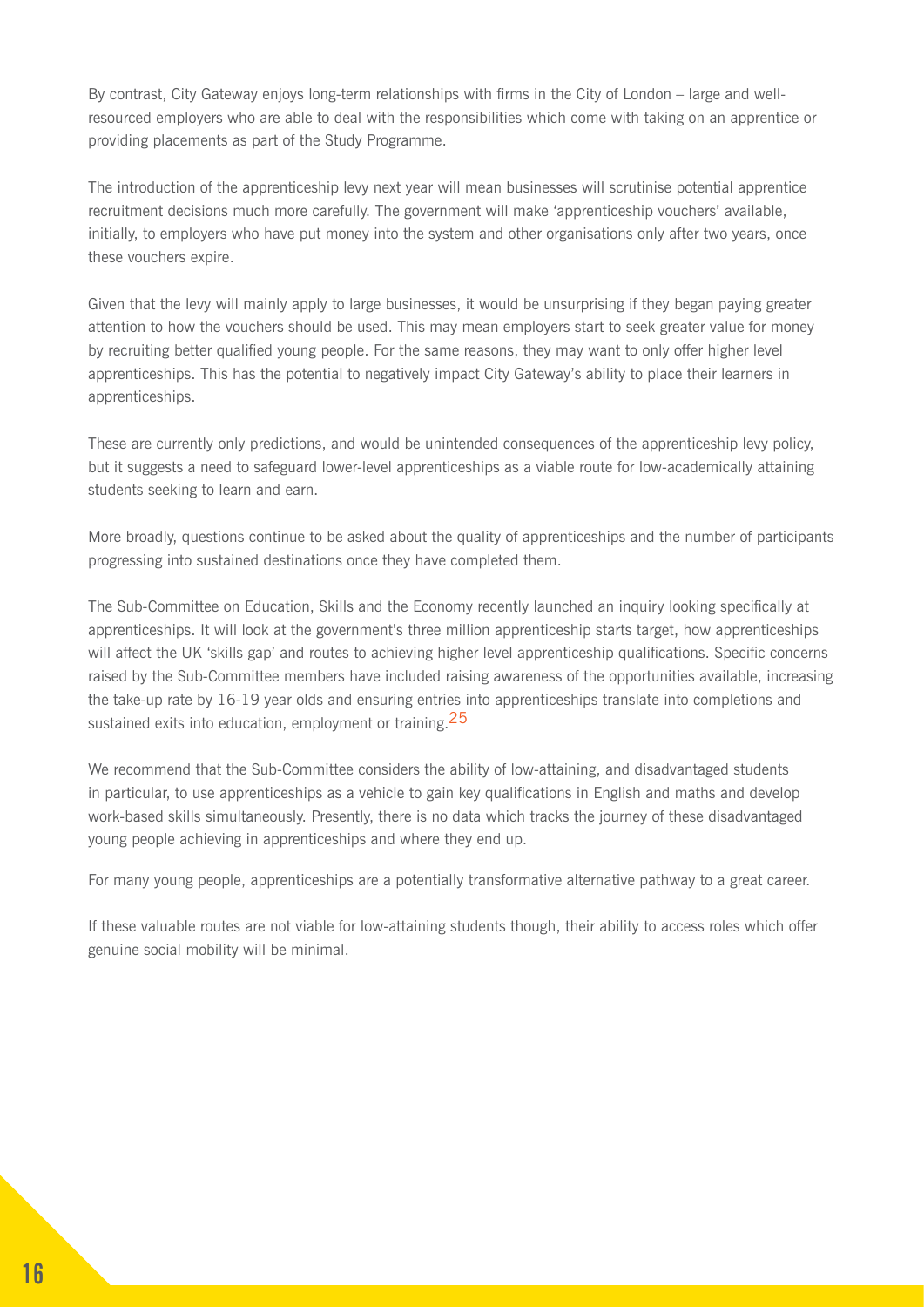# **Conclusion**

**The journey from Key Stage 4 to Key Stage 5 for too many represents a journey of failure – a personal defeat, as well as a national waste of potential**

The RPA, new grade changes and more challenging English and maths curricula are all likely to combine to suppress attainment further and provide a triple challenge to post-16 providers once all these policies take effect in 2017.

**"We want to help all working people be more productive and secure better wages – to do this, we need to help them improve their skills. Highquality technical and professional education for 16 to 19 year olds is the key. We want to help young people gain relevant skills by offering them technical and professional courses that are focused on a specific career."** 26

**Skills Minister, Nick Boles**

### **Level 2 English and maths and high-quality apprenticeships are a long way from the reality faced by low-attaining 16 year olds**

The government's focus on more young people taking meaningful technical and professional courses is being undermined by poor Level 2 English and maths attainment in schools and colleges. Additionally the government's expectation that all low-attaining 16 year olds can reach a Level 2 in these subjects by 19, fails to appreciate the individual barriers to progression that many disadvantaged young people face.

National average figures on progression post-Key Stage 5 are masking the number of disadvantaged young people either not progressing from Level 2 to Level 3, leaving college without qualifications expected to be gained at 16, or dropping out of education and training during Key Stage 5.

The attachment of study towards at least Level 2 English and maths as an outcome requirement of apprenticeships further emphasises the importance of these qualifications. However the progression into and out of apprenticeships continues to go unmonitored, and their quality largely unchecked, meaning the viability of these pathways for low-attaining and disadvantaged young people will diminish if this trend continues.

#### **Our charity partners are concentrating on supporting progression**

The methods (outside of tuition) used by our charity partners are intended to combat non-academic issues being faced by individual young people. Addressing these issues accelerates their academic progress, and means they are able to make the most of work placements.

Our work with our charity partners has concentrated on them looking at and analysing the strengths and weaknesses of their provision. Each of them have taken steps to address imbalances in attainment, progression and outcomes to ensure they are better serving young people at the highest risk of failure.

The government's focus on young people spending more time in education and training and on more valuable qualifications is welcome – but there is no reason to be confident this will translate into better life chances for disadvantaged young people without greater commitment to long-term and positive outcomes.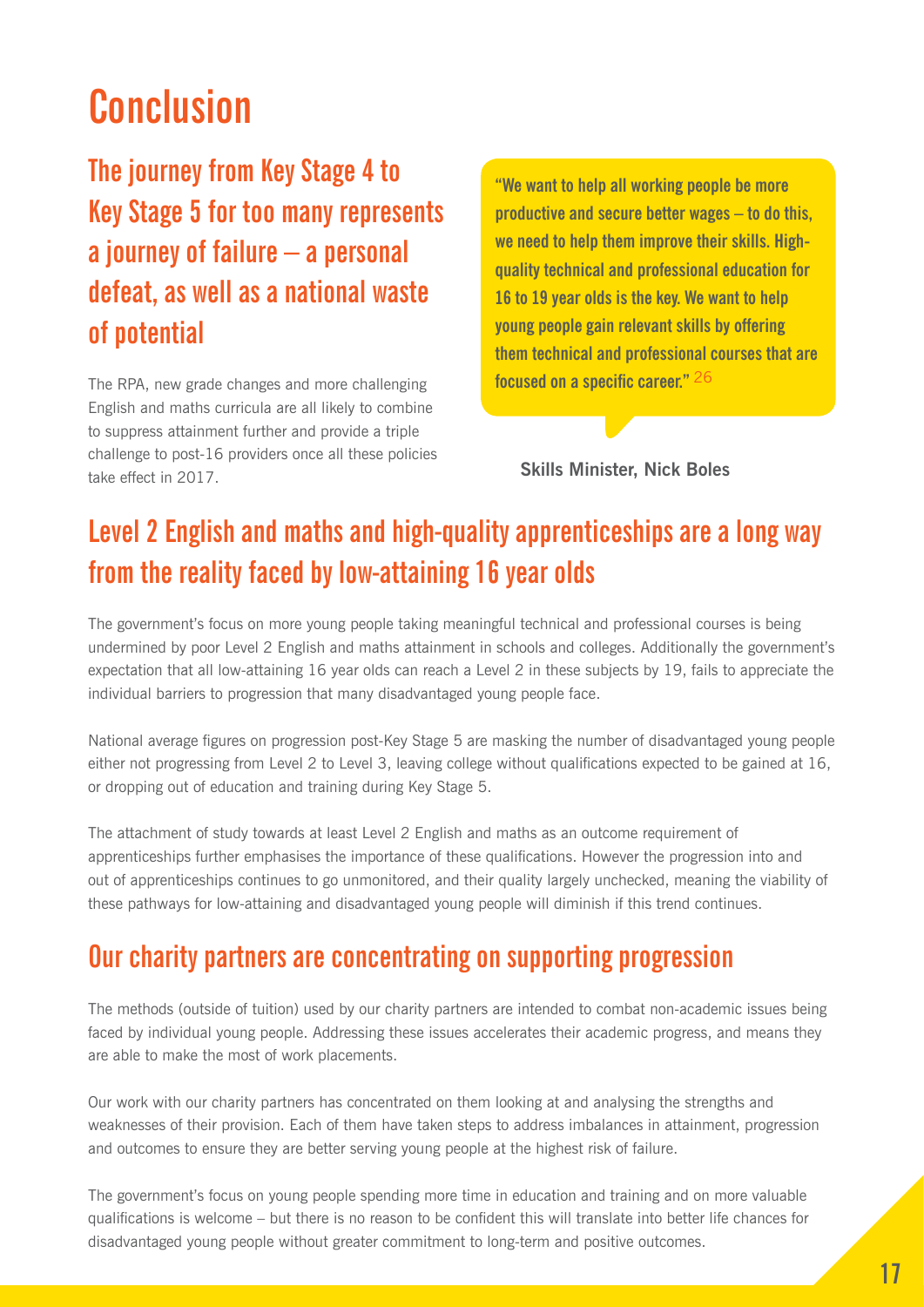# **What's next?**

This position paper has identified a number of policy challenges which our charity partners and mainstream providers face. Over the coming year, Impetus-PEF will carry out further research into these challenges, and attempt to develop solutions as part of our *'Life after school'* campaign.

We intend to do this jointly with our charity partners and other peer organisations. We will also seek to partner with more charities and institutions which, like us, are committed to improving outcomes for disadvantaged 16-19 year olds, and closing the gap between them and their peers.

## **References**

**1.** Department for Education, Revised GCSE and equivalent results in England, 2014 to 2015, 21 Jan 2016: *www.gov.uk/government/ statistics/revised-gcse-and-equivalent-results-in-england-2014-to-2015* **2.** Department for Education, Destinations of key stage 4 and key stage 5 students in state-funded and independent institutions, England, 2013/14, 21 Jan 2016: *www.gov.uk/government/statistics/ destinations-of-ks4-and-ks5-pupils-2013-to-2014* **3.** Department for Education, Youth cohort study and longitudinal study of young people in England: the activities and experiences of 19-year-olds – 2010, 7 Jul 2011: *www.gov.uk/government/statistics/youth-cohortstudy-and-longitudinal-study-of-young-people-in-england-the-activities-and-experiences-of-19-year-olds-2010* **4.** Department for Education, KS4 destination measures: 2012/13 cohort into 2013/14 destinations, 21 Jan 2016: *www.gov.uk/government/statistics/ destinations-of-ks4-and-ks5-pupils-2013-to-2014* **5.** Department for Education, Level 1 and 2 attainment in English and mathematics by students aged 16-18: academic year 2013/14, 8 Oct 2015: *www.gov.uk/government/statistics/level-1-and-2-english-and-maths-16-to-18-students-2013-to-2014* **6.** Ibid **7.** Ibid **8.** Department for Education, Level 2 and 3 attainment by young people aged 19 in 2014, 31 Mar 2015: *www.gov.uk/government/statistics/level-2-and-3-attainment-by-young-people-aged-19-in-2014* **9.** Department for Education, KS5 destination measures: 2012/13 cohort into 2013/14 destinations, 21 Jan 2016: *www.gov.uk/government/statistics/ destinations-of-ks4-and-ks5-pupils-2013-to-2014* **10.** Department for Education, Level 2 and 3 attainment by young people aged 19 in 2014, 31 Mar 2015: *www.gov.uk/government/statistics/level-2-and-3-attainment-by-young-people-aged-19-in-2014* **11.** Department for Education, Destinations of key stage 4 and key stage 5 students in state-funded and independent institutions, England, 2013/14, 21 Jan 2016: *www.gov.uk/government/statistics/destinations-of-ks4-and-ks5-pupils-2013-to-2014* **12.** Department for Education, KS5 destination measures: 2012/13 cohort into 2013/14 destinations, 21 Jan 2016: *www.gov.uk/government/statistics/destinations-of-ks4-andks5-pupils-2013-to-2014* **13.** Skills Funding Agency, Further Education and Skills Learner Participation, Outcomes and Level of Highest Qualification Held, 21 Jan 2016: *www.gov.uk/government/statistics/learner-participation-outcomes-and-level-of-highest-qualificationheld* **14.** Department for Business, Innovation and Skills, English Apprenticeships: Our 2020 Vision, 7 December 2015: *www.gov.uk/ government/publications/apprenticeships-in-england-vision-for-2020* **15.** Skills Funding Agency, Further Education and Skills Learner Participation, Outcomes and Level of Highest Qualification Held, 21 Jan 2016: *www.gov.uk/government/statistics/learner-participationoutcomes-and-level-of-highest-qualification-held* **16.** Ibid**17.** Department for Education & Department for Business, Innovation and Skills, Review of vocational education: the Wolf report, 3 Mar 2011: *www.gov.uk/government/publications/review-of-vocational-educationthe-wolf-report* **18.** Department for Education, 16 to 19 study programmes: advice on planning and provision, 13 Aug 2014: *www.gov. uk/government/publications/16-to-19-study-programmes-advice-on-planning-and-delivery* **19.** Department for Education, GCSE and equivalent entries and achievements of pupils at the end of key stage 4 in alternative provision, including pupil referral units, 21 Jan 2016: *www.gov.uk/government/statistics/revised-gcse-and-equivalent-results-in-england-2014-to-2015* **20.** House of Commons Library, Apprenticeship statistics for England: 1996-2015, 5 Jan 2016: *www.researchbriefings.parliament.uk/ResearchBriefing/Summary/SN06113*  **21.** Department for Education, Destinations of key stage 4 and key stage 5 students in state-funded and independent institutions, England, 2013/14, 21 Jan 2016: *www.gov.uk/government/statistics/destinations-of-ks4-and-ks5-pupils-2013-to-2014* **22.** S. Parrett OBE, Investing in English and maths, in FEWeek, 20 Feb 2016: *www.feweek.co.uk/2016/02/20/investing-in-maths-and-english/* **23.** Rt Hon. M. Gove, Reformed GCSEs in English and mathematics, in Department for Education Speech, 1 Nov 2013: *www.gov.uk/government/ speeches/reformed-gcses-in-english-and-mathematics* **24.** D. Thomspon & A. McCulloch, How many pupils will achieve grade 5 in English and maths? In Education Datalab blog, 4 Dec 2015: *www.educationdatalab.org.uk/Blog/December-2015/How-many-pupils-willachieve-grade-5-in-Englis-(1).aspx#.VtgF0\_mLQdX* **25.** Sub-Committee on Education, Skills and the Economy, Apprenticeships inquiry launched, 12 Feb 2016: *www.parliament.uk/business/committees/committees-a-z/commons-select/education-skills-and-economy/newsparliament-2015/apprenticeships-launch-15-16/* **26.** N. Boles, Technical and professional education revolution continues, in Department for Education press release, 5 Nov 2015: *www.gov.uk/government/news/technical-and-professional-education-revolution-continues*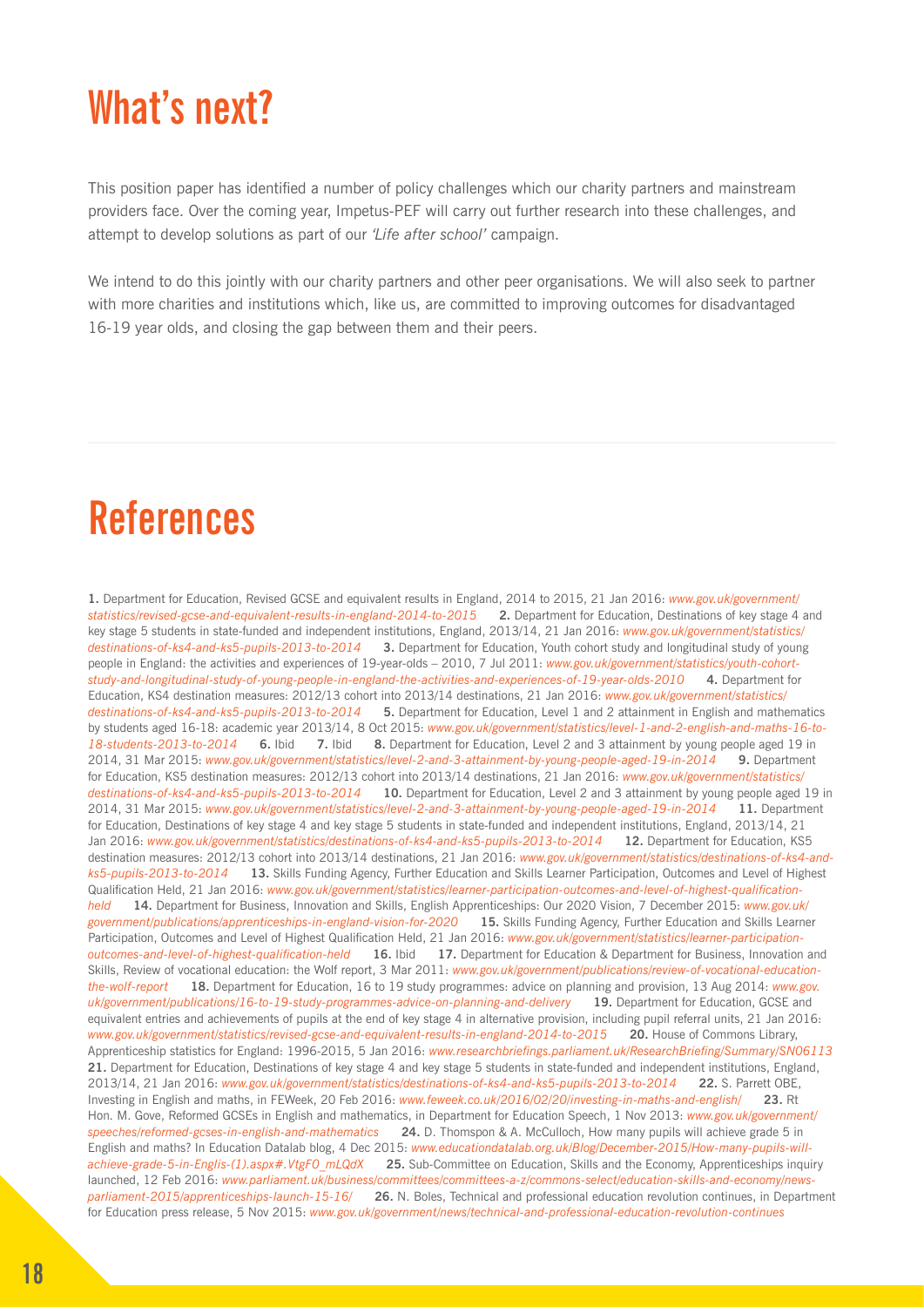#### **Levels and qualifications:**

| <b>Entry Level 1</b> | Entry Level 1 relates to the ability to understand numbers and symbols presented in<br>simple graphic, numerical and written forms. An adult with below Entry Level 1 may not<br>be able to select floor numbers in lifts, for example.                                                                                                                    |
|----------------------|------------------------------------------------------------------------------------------------------------------------------------------------------------------------------------------------------------------------------------------------------------------------------------------------------------------------------------------------------------|
| <b>Entry Level 2</b> | Entry Level 2 relates to the ability to understand, in addition to the above, simple<br>diagrams and charts in various forms. An adult below Entry Level 2 may not be able to<br>use a cash machine, for example.                                                                                                                                          |
| <b>Entry Level 3</b> | Entry Level 3 relates to the ability to understand all of the above but with the addition of<br>doing so for different purposes and in different ways. For example, dividing two digits by<br>one digit and understanding remainders. An adult with below Entry Level 3 may not be<br>able to understand price labels or pay household bills, for example. |
| Level 1              | Level 1 qualifications relate to GCSE grades D-G, Functional Level 1 and a range<br>of vocational awards, whereby an individual possesses skills, with an emphasis on<br>problem-solving, which they are then able to apply affectively to everyday situations.                                                                                            |
| <b>Level 2</b>       | Level 2 qualifications relate to GCSE grades A*-C, functional Level 2 and a range of<br>vocational awards, which recognise good understanding of a subject area of or study and<br>are able to apply them to specific work-related competencies.                                                                                                           |
| Level 3              | Level 3 qualifications relate to AS/A-Level awards, BTEC certificates and a range of<br>vocational awards. Competency at this level reflects detailed knowledge and skill within<br>the chosen subject or work area and is appropriate for individuals wanting to go to<br>university.                                                                     |

#### **Appenticeship levels:**

Equivalent to five good GCSEs (Level 2), apprentices will be working towards work-based learning qualification, reflected by NVQs, Key Skills and knowledge-based qualifications such as a BTEC. The skills acquired provide routes into employment and entry to an advanced apprenticeship. Participants without English and maths qualifications need to have completed some form of Level 1 in each prior to completion and be working towards a Level 2.

Equivalent to two A Level passes, apprentices work towards work-based learning qualifications, such as NVQs, Key Skills (both at Level 3) and a knowledge-based certificate such as a BTEC. For entrance into this programme, the applicant must either have gained five good GCSEs or completed an intermediate apprenticeship. Participants without a Level 2 in English and maths need to have achieved as such prior to the endpoint assessment of such an apprenticeship.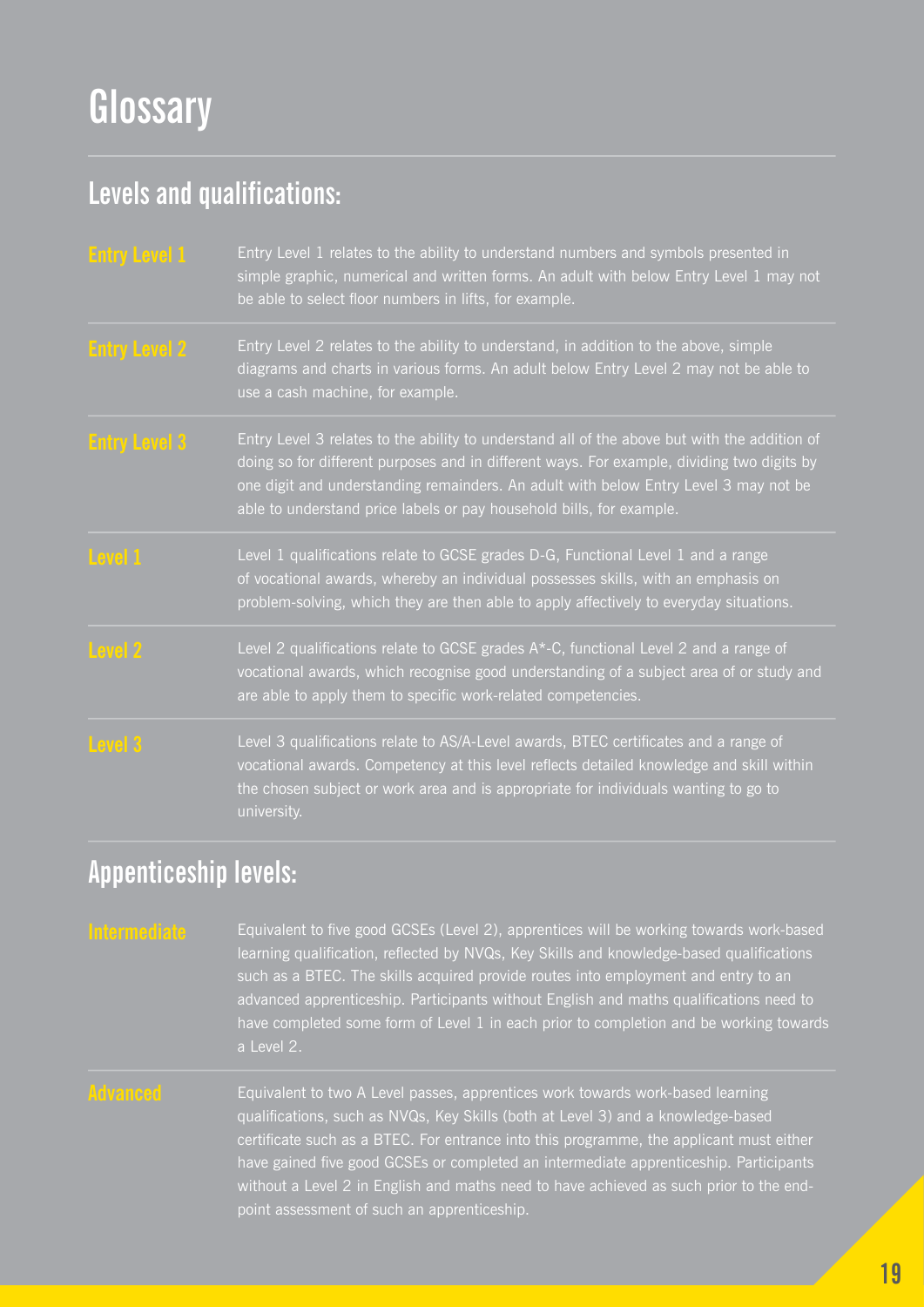

Higher apprentices work towards work-based qualifications such an NVQ (Level 4) and can be working towards a knowledge-based qualification such as a Foundation Degree. Higher apprentices can also progress to higher education which include the potential for university degrees. Participants without a Level 2 in English and maths need to have achieved as such prior to the end-point assessment of such an apprenticeship.

#### **Key Stages:**

| <b>Key Stage 4</b> | Key Stage 4 relates to the two years of school education, normally known as Year 10 and |
|--------------------|-----------------------------------------------------------------------------------------|
|                    | Pear 11, which incorporate GCSEs and other exams.                                       |

Key Stage 5 relates to the two years of education for students aged 16-18.

#### **Alternative Provision:**

Alternative Provision (AP) relates to education, arranged by local authorities, for pupils who because of exclusion, illness or other reasons, would not otherwise receive suitable education; education arranged by schools for pupils on a fixed period exclusion and pupils being directed by schools to off-site provision to improve their behaviour.

#### **Apprenticeships:**

Apprenticeships are designed to combine on-the-job training with study, often delivered by a college or other provider one day a week. Apprentices earn a wage and are expected to work alongside experience staff to gain job-specific skills. Apprenticeships can take 1 to 4 years to complete, depending on their level.

#### **Apprenticeship levy:**

The apprenticeship levy was announced in November 2015. It will come into effect in April 2017 with less than 2% of UK employers having to pay it. It has been set at a rate of 0.5% of an employers pay bill but a £15,000 allowance for employers will mean that the levy will only be paid on pay bills over £3 million.

#### **Free School Meals:**

Free School Meals (FSM) relates to the statutory benefit available to school-aged children from families who receive other qualifying benefits, such as: income support, income-based jobseekers allowance and income-related employment and support allowance among others. It also acts as a deprivation indicator used by the Department for Education.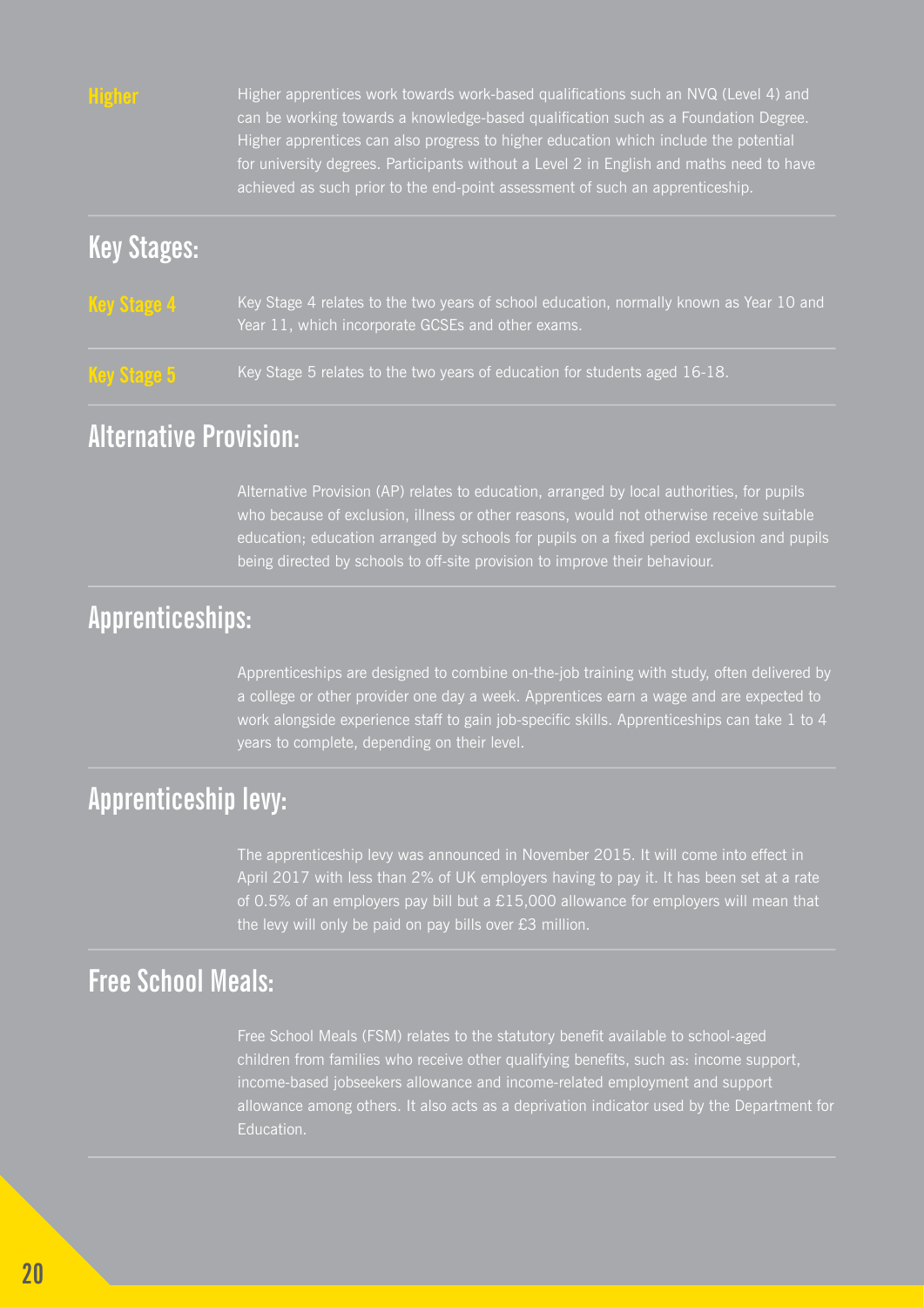#### **Raised Participation Age (RPA):**

Introduced in 2013, the Raised Participation Age requires all young people in England to remain in education or training until at least their 18th birthday. This requirement does not insist a young person stay in school. They will be able to choose from:

- Full-time education (e.g. at a school or college)
- $\gamma$  An apprenticeship or traineeship
- $\bigcup$  Part-time education or training combined with one of the following:

Pupils who left Year  $\overline{11}$  in summer 2014 will be the first to continue in some form of education or training until at least their 18th birthday.

#### **Study Programme:**

A programme aimed at 16-19 year olds, with three key elements:

- A substantial qualification at Level 2 or 3 e.g. BTEC First (Level 2) or A Level (Level 3)
- Courses towards a Level 2 in English and maths (if the student is not at this level). This can include the use of functional level skills as stepping stones towards a Level 2
- Some form of work experience/work preparation programme

All students have had access to the Study Programme since September 2013. Participation can be full-time or part-time (which is banded at four different levels), with funding allocated to providers based on the Planned Learning Hours (PLH) which encompasses planned, organised and evidenced activity depending on the track the learner has taken.

#### **Traineeships:**

Traineeships can last up to six months and are a course designed to include a significant work-experience element targeted at 16-24 year olds, qualified below Level 3, to become work ready or as pre-course for an apprenticeship. They target young people who are either unemployed or have little work experience and provide support in English and maths if the individual requires it. Unlike apprenticeships, they are unpaid, but can offer expenses to cover the cost of travel and meals.